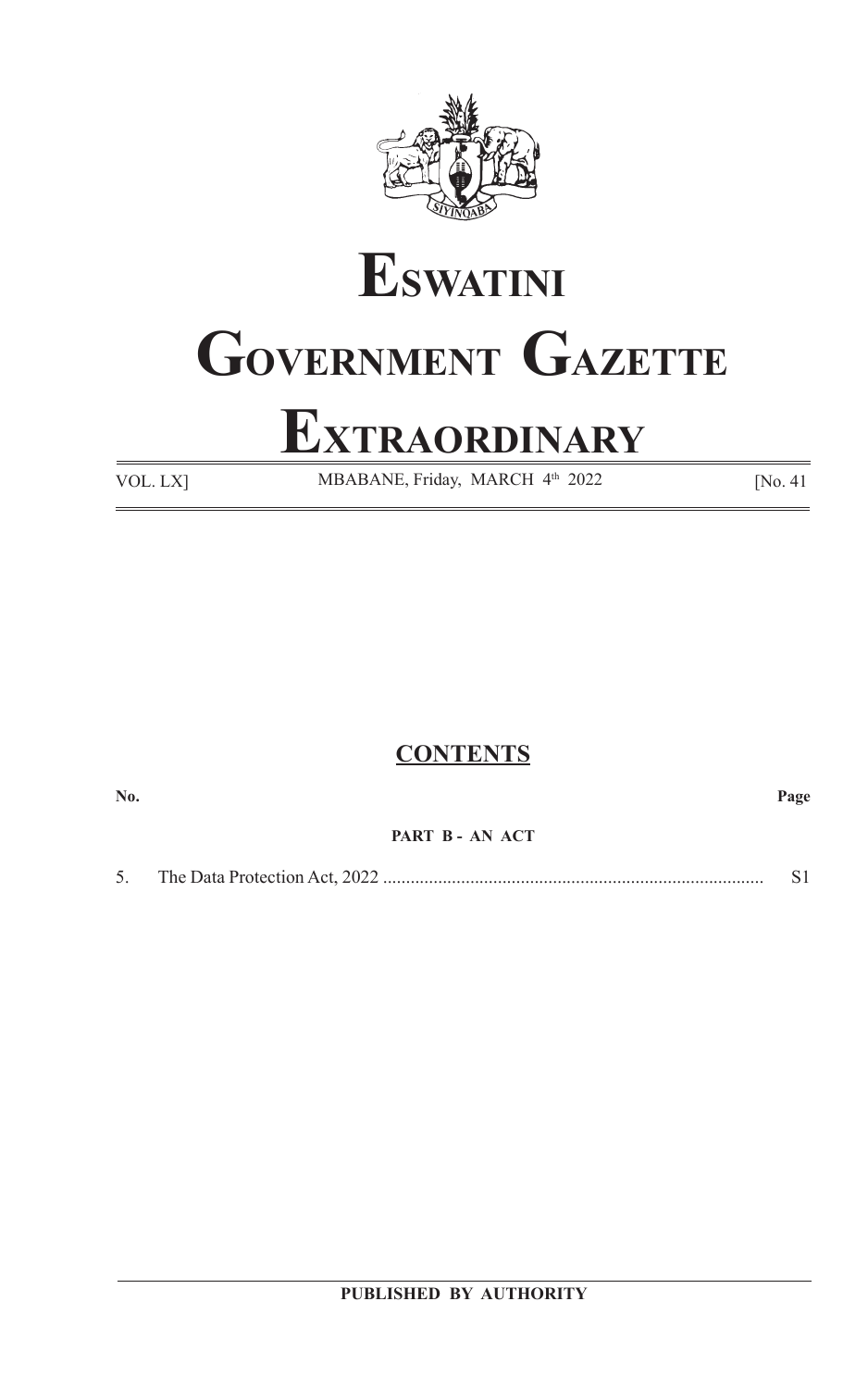### S1 **PART B**

#### THE DATA PROTECTION ACT, 2022

(Act No. 5 of 2022)



**I ASSENT** 

**MSWATI III** KING OF THE KINGDOM OF ESWATINI

........................................, 2022

#### **AN ACT ENTITLED**

**AN ACT** to provide for the collection, processing, disclosure and protection of personal data; balancing competing values of personal information privacy and sector-specific laws and other related matters.

**ENACTED** by the King and the Parliament of Eswatini.

#### **AN ACT**

#### Entitled

#### **ARRANGEMENT OF SECTIONS**

#### PART I **PRELIMINARY PROVISIONS**

- 1. Citation and commencement
- 2. Interpretation
- 3. Application
- 4. Exemptions

#### PART II **RESPONSIBILITIES OF THE COMMISSION**

- 5. Functions of Commission
- 6. Powers of the Commission to impose sanctions
- 7. Protection of Commission
- 8. Confidentiality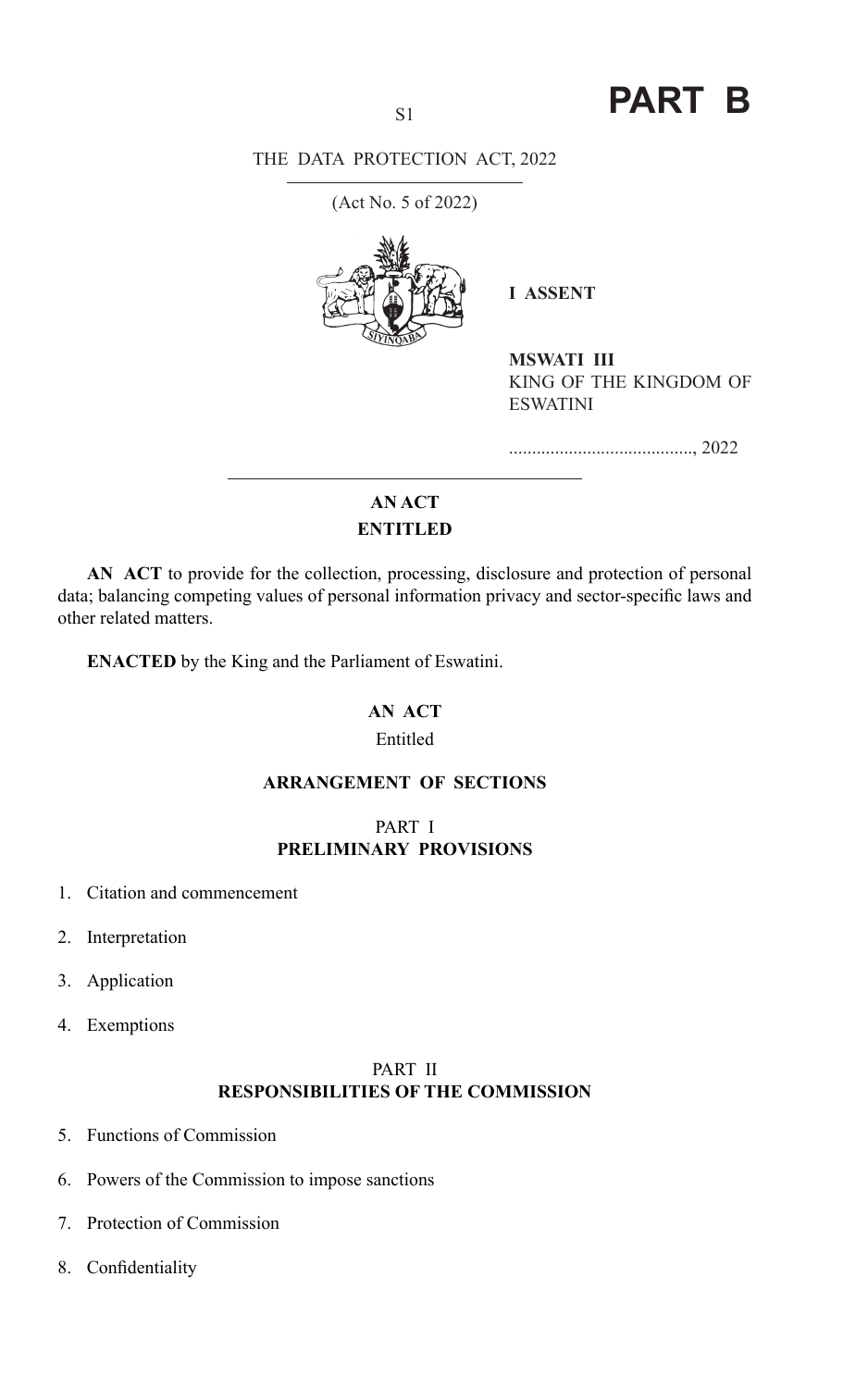#### PART III

#### **PROCESSING OF PERSONAL INFORMATION**

- 9. Processing of personal information
- 10. Collection of personal information from data subject
- 11. Collection of personal information by data controller
- 12. Purpose specification and further processing limitation
- 13. Retention of records
- 14. Security measures on integrity of personal information
- 15. Processing of Information by data processor on behalf of data controller
- 16. Security measures for information processed by a data processor
- 17. Notification of security compromises
- 18.Quality of information
- 19. Access to and challenging of personal information
- 20. Correction of personal information
- 21. Data controller to give effect to principles of this Act
- 22. Prohibition against processing of sensitive personal information

#### PART IV **EXEMPTIONS FROM PROTECTION ON PROCESSING OF PERSONAL INFORMATION**

- 23. Exemption on spiritual, religious or philosophical beliefs of data subject
- 24. Exemption on race of data subject
- 25. Exemption on trade union membership
- 26. Exemption on political affiliation of data subject
- 27. Exemption on health or sexual life of data subject
- 28. Exemption on criminal behaviour of data subject
- 29. General exemption on sensitive personal information
- 30. Authorisation by the Commission
- 31. Exemption for processing of personal data for historical, statistical and research purposes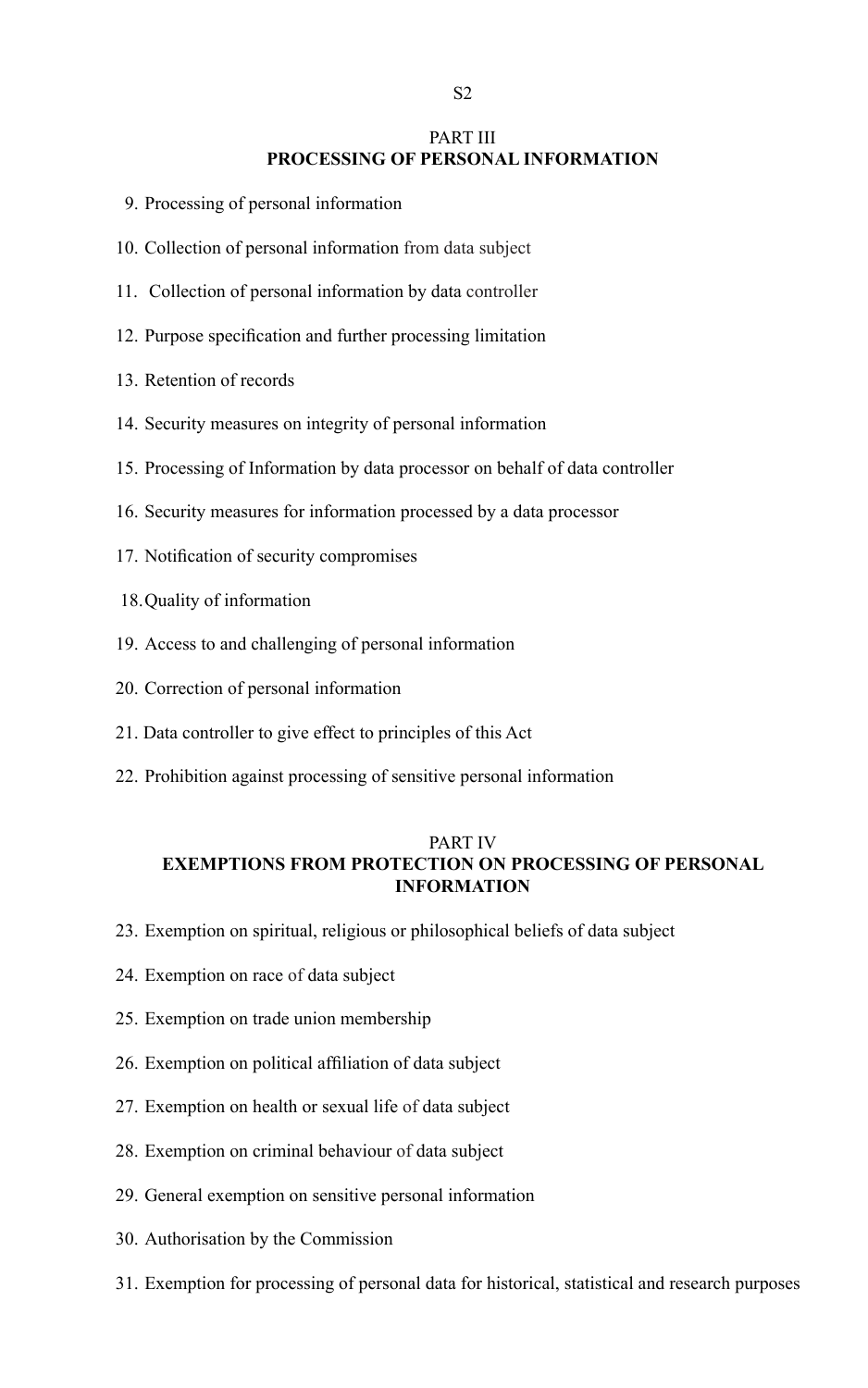#### PART V **TRANS-BORDER FLOW OF PERSONAL INFORMATION OUTSIDE ESWATINI**

- 32. Transfer of personal information within SADC Member States
- 33. Transfer of personal information to non-SADC Member States

#### PART VI  **ENFORCEMENT**

#### 34. Complaints

- 35. Investigation by the Commission
- 36. Reasons for Commission not to take action
- 37. Pre-investigation by the Commission
- 38. Investigation proceedings by the Commission
- 39. Matters exempt from search and seizure
- 40. Parties to be informed of developments and results of an investigation
- 41. Enforcement notice
- 42. Cancellation of enforcement notice
- 43. Civil remedies

#### PART VII **GENERAL PROVISIONS**

- 44. Unsolicited electronic communications
- 45. Automated decision making
- 46. Notifications
- 47. Codes of Conduct

#### PART VIII **MISCELLANEOUS PROVISIONS**

- 48. Appointment of Data Protection Officers
- 49. Appeals
- 50. Class Actions
- 51. Whistleblowing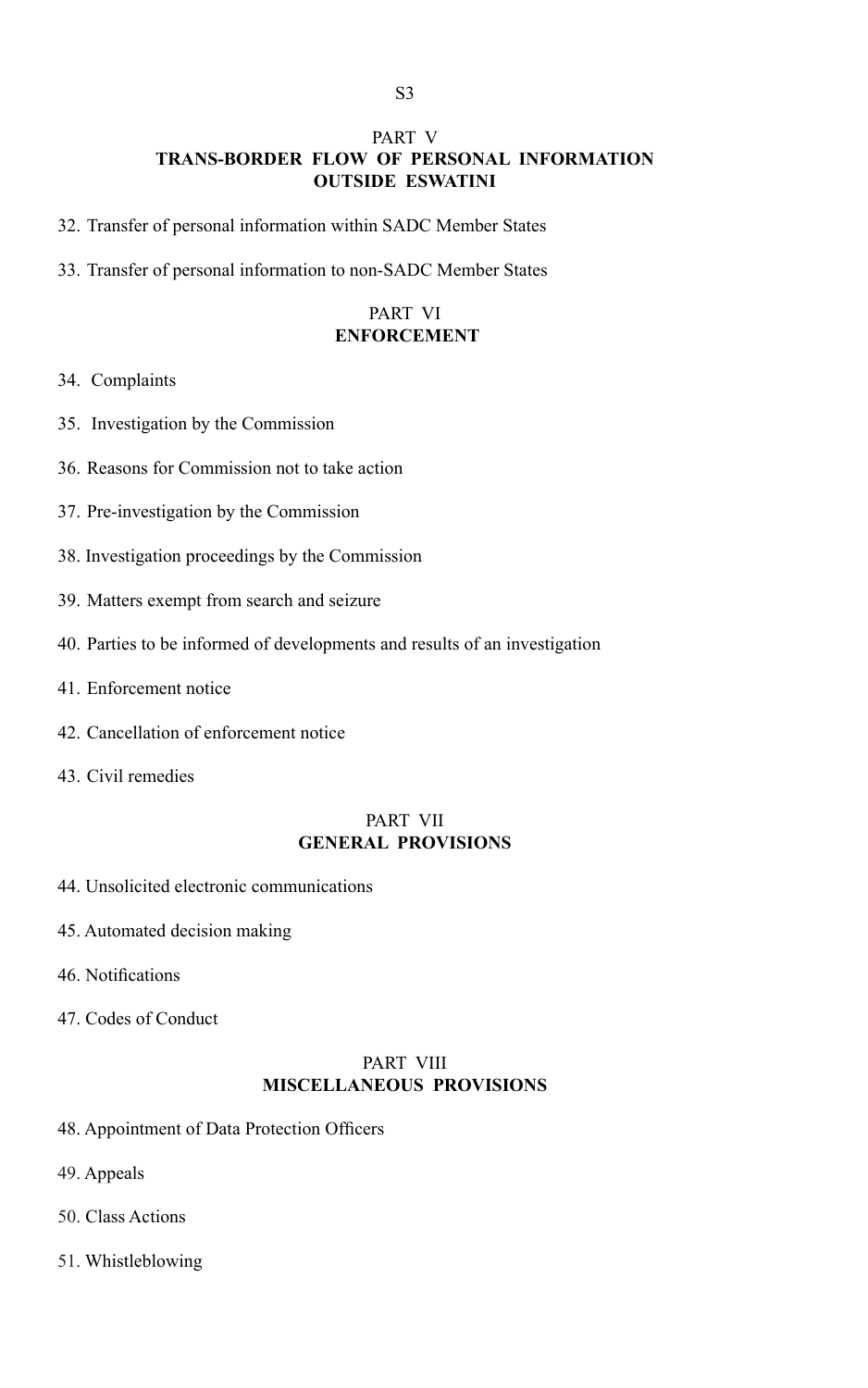- 52. Other Sanctions
- 53. Offences and penalties
- 54. Regulations
- 55. Transitional Arrangements

#### PART I **PRELIMINARY**

#### *Citation and Commencement*

- 1. (1) This Act may be cited as the Data Protection Act, 2022.
	- (2) This Act shall come into operation on the date of publication in the Gazette.

#### *Interpretation*

2. In this Act, unless the context otherwise requires –

"authorization" means a licence or individual right of use that a person may hold or be granted under any law administered by the Commission;

"biometric" means a technique of personal identification that is based on physical characteristics including fingerprinting, DNA analysis, retinal scanning and voice recognition;

"child" has the same meaning ascribed in the Children's Protection and Welfare Act, 2012;

"code of conduct" means codes of conduct approved by the Commission and includes industry codes of conduct applicable to a data controller and approved by the Commission;

"Commission" means the Eswatini Communications Commission, established under the Eswatini Communications Commission Act, 2013;

"Constitution" means the Constitution of the Kingdom of Eswatini, 2005;

"data" refers to all representations of information notwithstanding format or medium;

"data controller" means a public or private body which or any other person designated by law, who alone or together with others, determines the purpose of and means for processing personal information, regardless of whether or not such data is processed by that party or by a data processor on its behalf, where the purpose and means of processing are determined by law;

"data processor" refers to a natural or legal person, or public body which processes personal information for and on behalf of a data controller and under the instructions of a data controller, and excludes persons who are authorised to process data under the direct authority of a data controller;

"Data Protection Officer; means a person appointed by a data controller charged with ensuring compliance with this Act;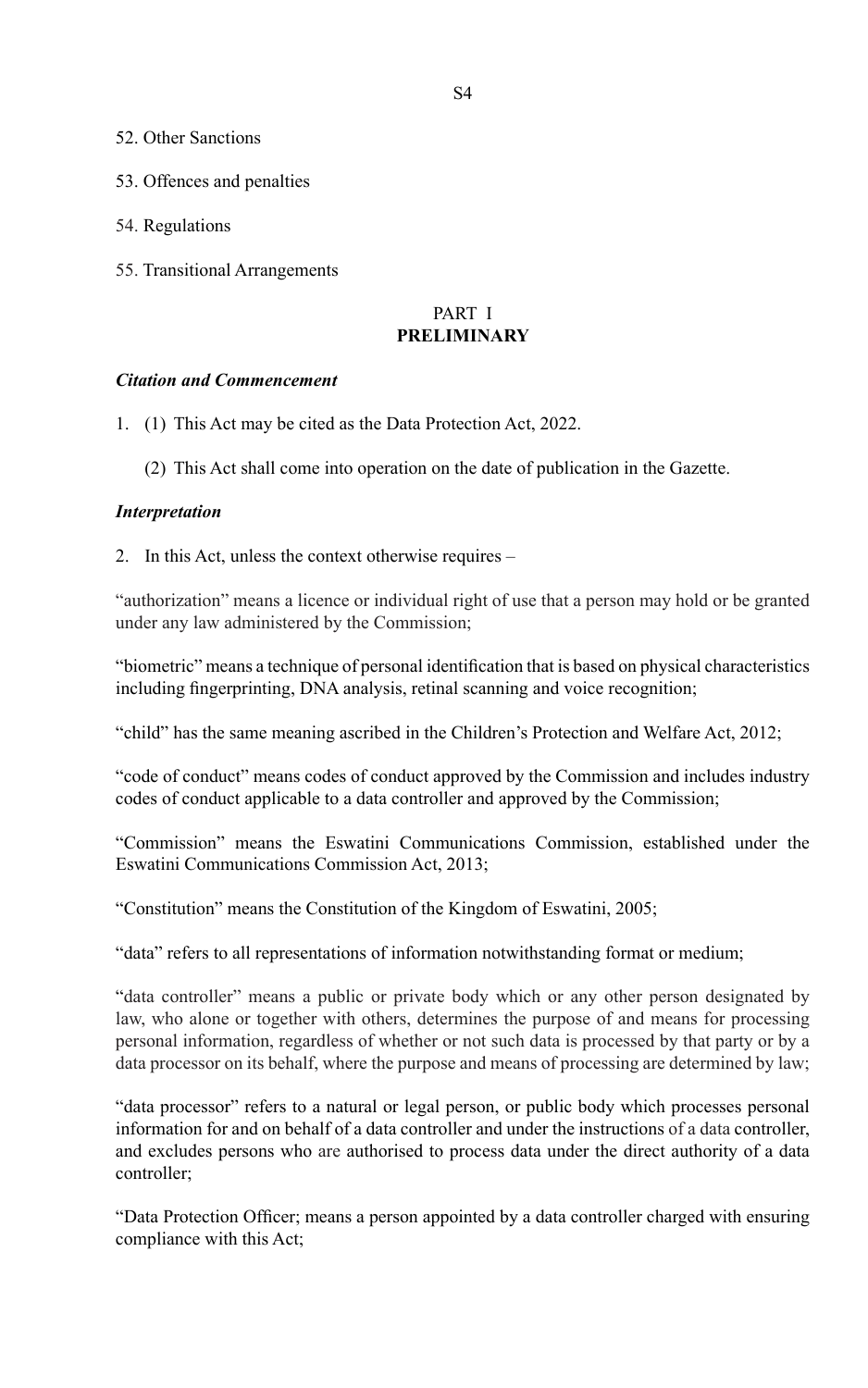"data subject" means a person who is the subject of the processing of personal information and who is identified or identifiable;

"de-identify or de-identified" in relation to personal information of a data subject, means to delete or mask or hide any information that -

- (a) identifies the data subject;
- (b) can be used or manipulated by a reasonably foreseeable method to identify the data subject; and
- (c) can be linked by a reasonably foreseeable method to other information that identifies the data subject;

"explicit consent" means any voluntary, specific and informed consent communicated expressly by spoken or written words in terms of which a data subject agrees to the processing of personal information relating to a data subject;

"filing system" means a set or collection of personal data records, structured either by reference to individuals or criteria relating to individuals, in a way that specific information relating to a particular individual is readily accessible;

"identifiable person" means an individual who can be identified, directly or indirectly, in particular, by reference to an identification number or to one or more factors specific to one's physical, physiological, mental, economic, cultural or social identity taking into account all the means reasonably likely to be used either by the controller or by any other person to identify the said person;

"implicit consent" means consent that is inferred from signs, actions or facts, or by inaction or silence;

"Minister" means the minister responsible for Information Communications and Technology;

"personal data or information" means information about an identifiable individual that is recorded in any form, including without restricting the generality of the foregoing -

- (a) information relating to the race, national or ethnic origin, religion, age or marital status of the individual;
- (b) information relating to the education or the medical, criminal or employment history of the individual or information relating to financial transactions in which the individual has been involved;
- (c) any unique identifying number, symbol or other particular assigned to the individual;
- (d) the address, fingerprints or blood type of the individual;
- (e) the name of the individual where it appears with other personal information relating to the individual or where the disclosure of the name itself would reveal information about the individual;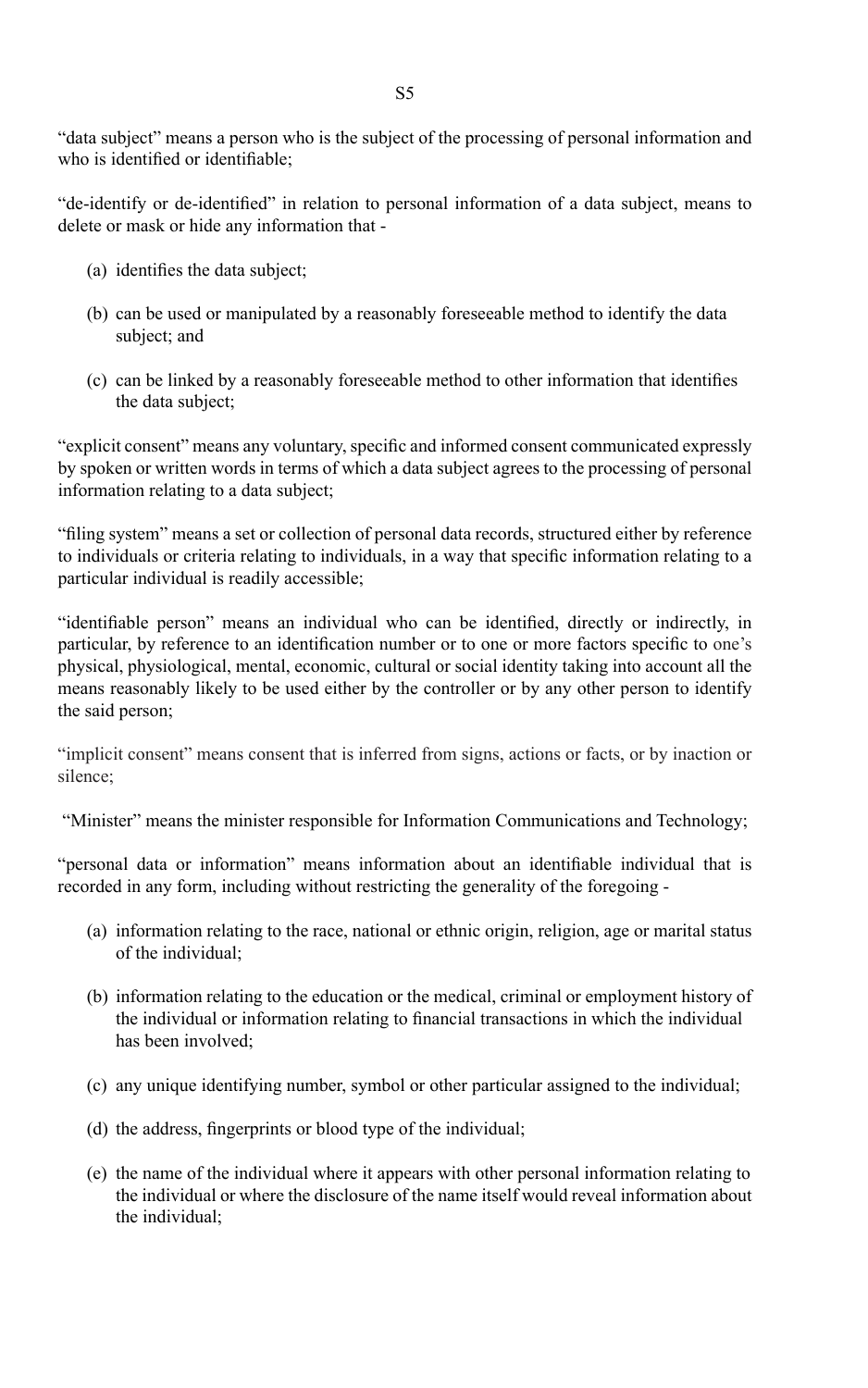- (f) correspondence sent to a data controller by the individual that is explicitly or implicitly of a private or confidential nature, and replies to such correspondence that would reveal the contents of the original correspondence; and
- (g) the views or opinions of any other person about the individual.

"processing" means an operation or activity or any set of operations, whether or not by automatic means relating to –

- (a) the collection, receipt, recording, organisation, collation, storage, updating or modification, retrieval, alteration, consultation or use;
- (b) dissemination by means of transmission, distribution or making available in any other form; or
- (c) merging, linking, as well as blocking, degradation, erasure, or destruction, of information;

"public communications network" means an electronic communications network used wholly or mainly for the provision of publicly available electronic communications services;

"record" means any recorded information in the possession or under the control of a data controller -

- (a) whether or not it was created by the data controller or when it came into existence;
- (b) regardless of form or medium, including
	- (i) writing on any material;
	- (ii) information produced, recorded or stored by means of any tape-recorder, computer equipment, whether hardware or software or both, or other device, and any material subsequently derived from information so-produced, recorded or stored;
	- (iii) label, marking or other writing that identifies or describes anything of which it forms part, or to which it is attached by any means;
	- (iv) book, map, plan, graph or drawing; or
	- (v) photograph, film, negative, tape, or other device in which one or more visual images are embodied so as to be capable, with or without the aid of some other equipment, of being reproduced;

 "re-identify or re-identified" in relation to personal information of a data subject, means to resurrect any information that has been de-identified that –

- (a) identifies the data subject;
- (b) can be used or manipulated by a reasonably foreseeable method to identify the data subject; or
- (c) can be linked by a reasonably foreseeable method to other information that identifies the data subject.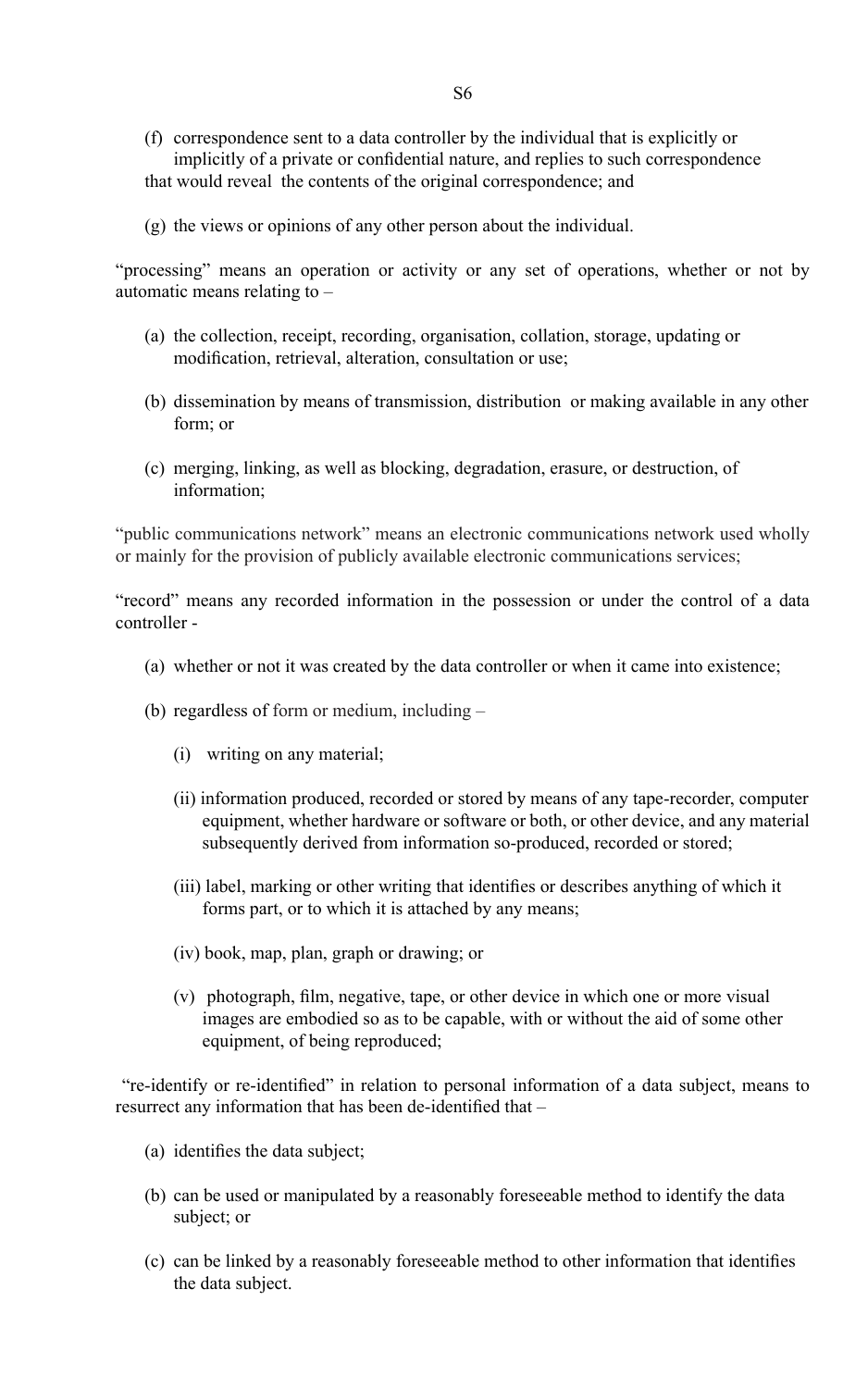"sensitive personal information" means –

- (a) genetic data, data related to children, data related to offences, criminal sentences or security measure, biometric data as well as, if it is processed for what it reveals, personal information revealing racial or ethnic origin, political opinions or affiliations, religious or philosophical beliefs, affiliation, trade-union membership, gender and data concerning health or sex life; or
- (b) any personal information otherwise considered by the laws of Eswatini as presenting a major risk to the rights and interests of the data subject, in particular unlawful or arbitrary discrimination;

"trans-border flow" means any international cross border flows of personal information by means of electronic transmission or any transmission means including data transmission by satellite; and

"whistleblowing" means allowing individuals to report the behaviour or conduct of any person which, is considered to be contrary to a law or regulation or fundamental rules.

#### *Application*

- 3. This Act applies to  $-$ 
	- (a) a data controller, data processor whether or not domiciled or having its principal place of business in Eswatini, who uses automated or non-automated means in Eswatini for forwarding personal information; and
	- (b) processing of personal information performed wholly or partly by automated means.

#### *Exemptions*

- 4. This Act does not apply to the processing of personal information
	- (a) in the course of a purely personal or household activity;
	- (b) which has been de-identified to the extent that it cannot be re-identified;
	- (c) by or on behalf of the State and involves national security and defence or public safety;
	- (d) solely for journalistic purposes or the purposes of artistic or literary expression, where the artistic or literary expression are necessary to reconcile the right to privacy with the rules governing freedom of expression; or
	- (e) which has been exempted under this Act.

#### PART II **RESPONSIBILITIES OF THE COMMISSION**

#### *Functions of Commission*

- 5. (1) The Commission shall
	- (a) administer this Act and protect the respective rights of information privacy provided for under this Act or any other law;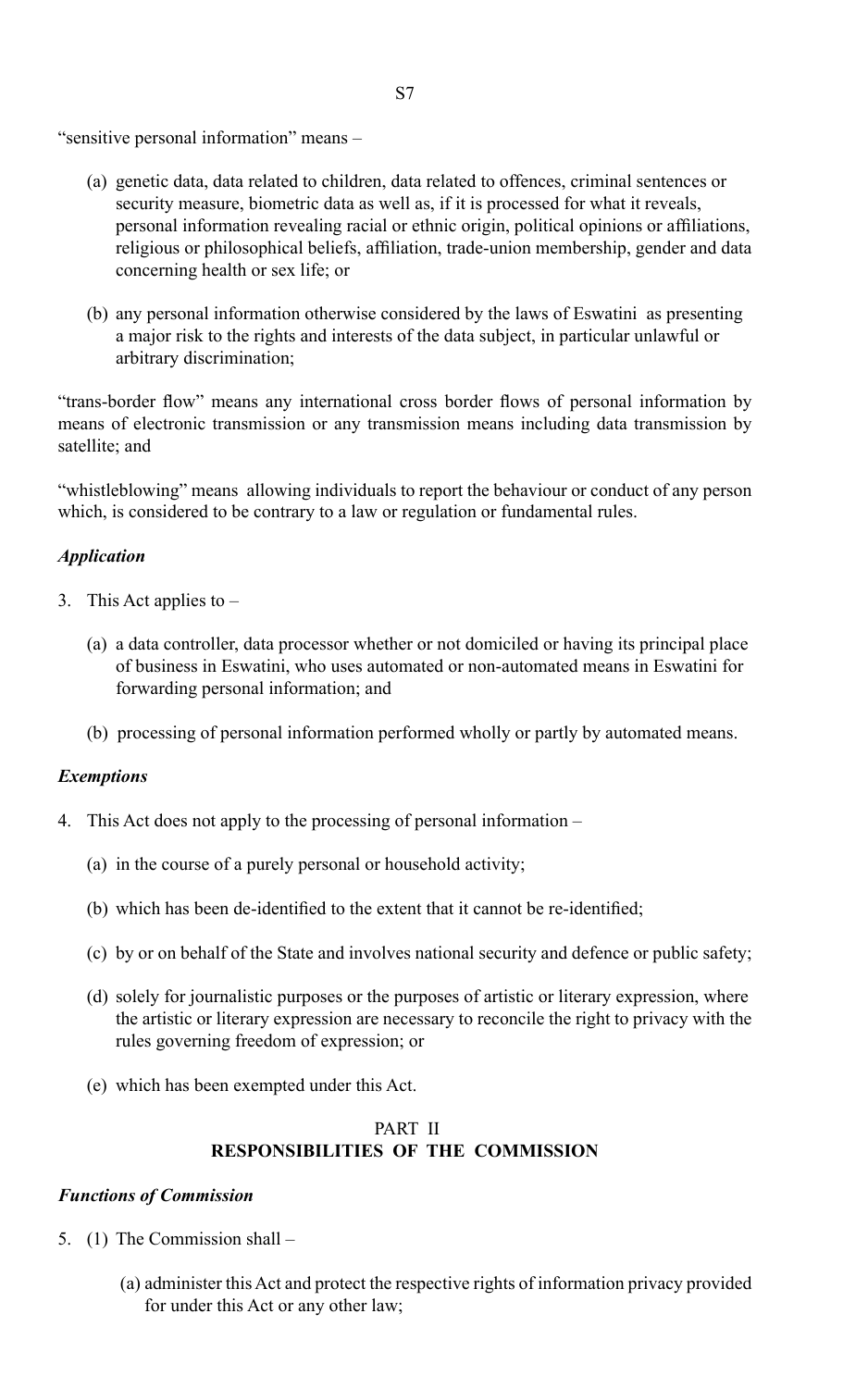- (b) engage in ensuring that the processing of personal data by the controller complies with this Act:
- (c) promote an understanding and acceptance of information protection principles through education and public awareness;
- (d) make public statements in relation to any matter affecting protection of personal information;
- (e) monitor and enforce compliance with the provisions of this Act by public and private bodies;
- (f) undertake research and monitor developments in information processing and computer technology to ensure that any adverse effects of such developments on protection of personal information of data subjects are minimised;
- (g) examine any proposed policy or legislation which may affect the protection of personal information;
- (h) report with or without request to Parliament from time to time, on any matter affecting the protection of personal information of a data subject, including the need for, or desirability of, taking legislative, administrative, or other action to give protection or better protection to personal information;
- (i) conduct from time to time, audits of personal information maintained by a data controller for the purpose of ascertaining whether or not the information is maintained according to the information protection principles;
- (j) monitor constantly, the use of unique identifiers of data subjects;
- (k) maintain, publish and provide copies of registers as required under this Act;
- (l) receive and invite representations from members of the public on any matter provided for under this Act;
- (m) consult and cooperate with other persons and bodies including international data protection authorities concerned with the protection of personal information;
- (n) participate in any international and regional cooperation and negotiation on matters of data protection impacting Eswatini;
- (o) advise Parliament or a public or private body on the obligations of that public or private body under this Act;
- (p) receive, investigate and resolve complaints on alleged violations of the provisions of this Act, and report the findings and decisions to the complainants;
- (q) receive complaints or reports of violations of individual rights and liberties under this Act and refer such complaints and reports to the Human Rights and Public Administration Commission for investigation and determination;
- (r) report to Parliament from time to time on the desirability of the acceptance by Eswatini, of any international instrument relating to the protection of personal information;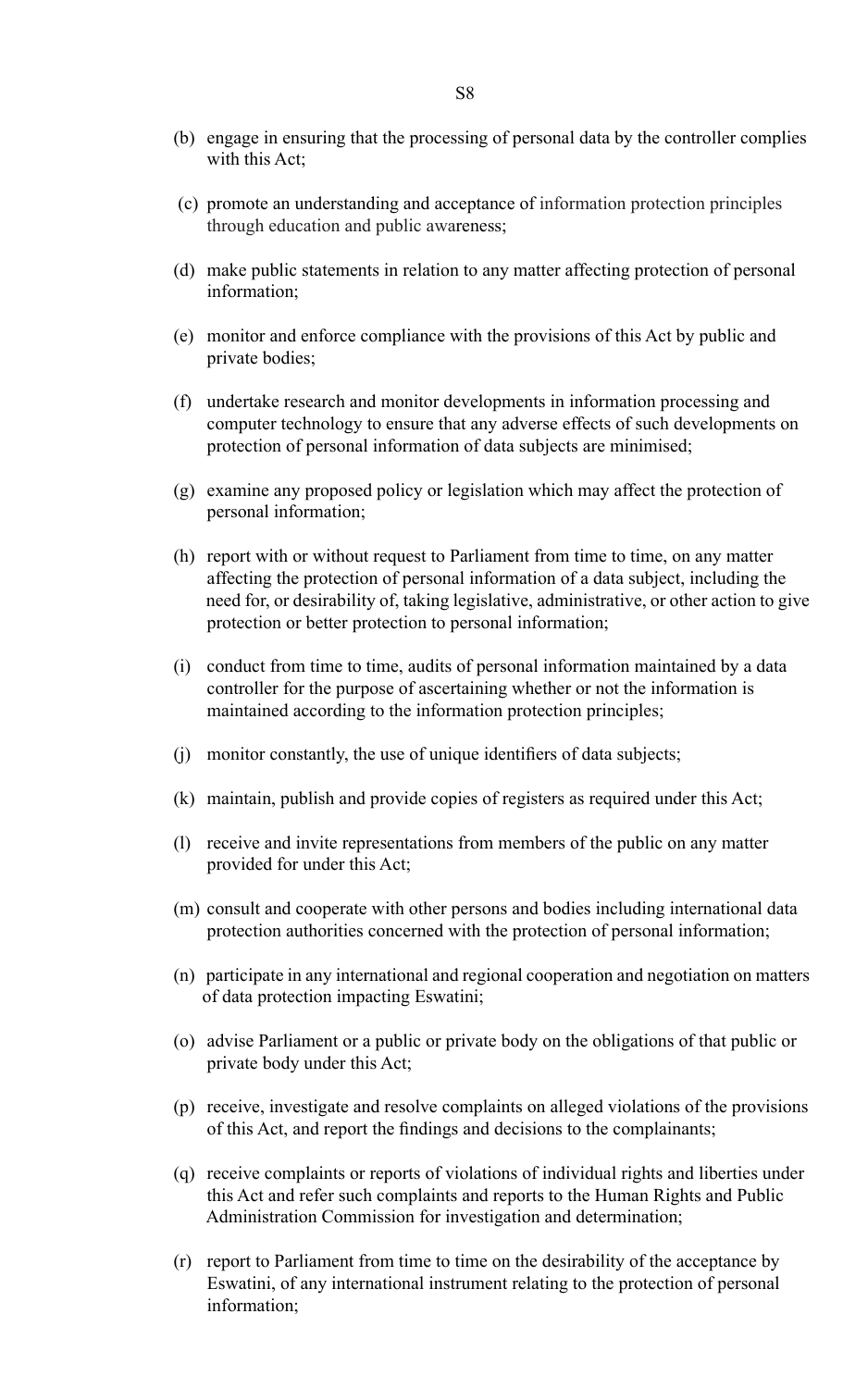- (s) issue, approve, amend or revoke codes of conduct;
- (t) make and issue Guidelines to assist public or private bodies to develop codes of conduct or to apply codes of conduct;
- (u) impose administrative sanctions which may be punitive, depending on the facts of the matter such as the cancellation of the authorization of processing of personal information, fines or awarding of damages to the benefit of the injured data subject in the case of violation of the provisions of this Act;
- (v) establish mechanisms of cooperation with other authorities or other data protection authorities from other countries, for purposes of resolving cross-border disputes pertaining to data protection and information privacy;
- (w) review a decision made under an approved code of conduct;
- (x) exercise and perform such other functions or powers conferred by this Act; and
- (y) make such decisions and authorizations as may be necessary in carrying out the functions of the Commission.

(2) The Commission may, from time to time, in the public interest or in the legitimate interests of any person or body of persons, publish reports relating to the exercise of the functions of the Commission under this Act or to any case investigated by the Commission.

#### *Powers of the Commission to impose sanctions*

- 6. (1) The Commission may issue -
- (a) a warning to a data controller who fails to comply with the obligations of this Act; or
	- (b) a formal notice calling upon a data controller to comply within a specified period.

(2) A warning and notice issued in term of subsection (1) shall be served on the data controller by the Commission.

(3) Where the controller fails to comply with a notice issued in terms of subsection (1) (b), the Commission may -

- (a) limit, suspend or terminate the authorization of a data collector to process personal information, issued under this Act, or
- (b) impose an administrative fine not exceeding five million Emalangeni (5, 000, 000.00) or 2 percentage (%) of the annual turnover of the data controller.

(4) Where a person or body or persons fails to comply with the provisions of this Act the Commission may -

- (a) cancel or suspend the authorization to process personal information;
- (b) impose a fine against that person or body or persons; or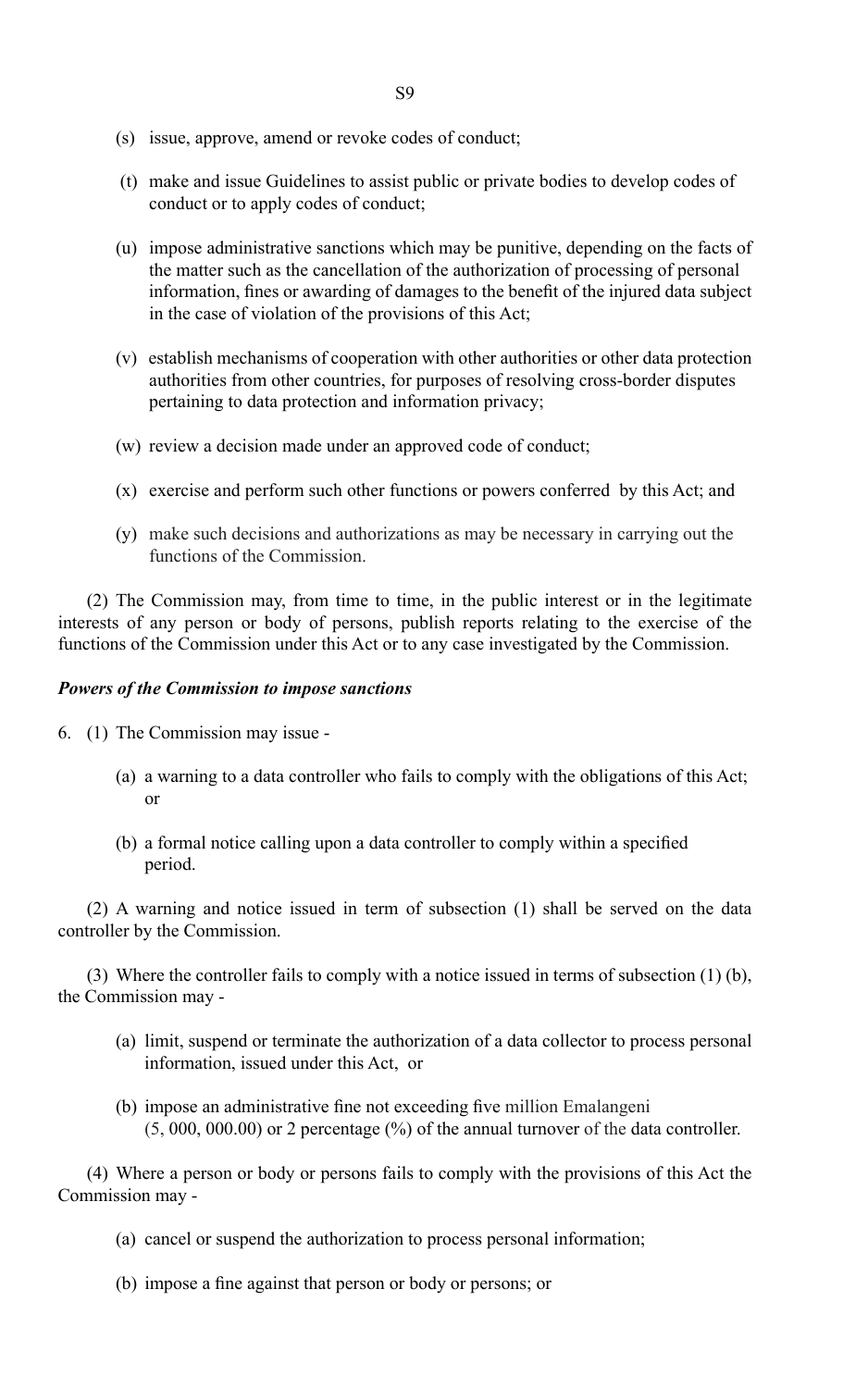(c) order that person or body or persons compensate to the benefit of an aggrieved person or data subject.

#### *Protection of Commission*

7. The Commission, its employees or any person acting on behalf of or under the direction of the Commission shall not be civilly or criminally liable for anything done in good faith in the exercise or performance of any power, duty or function of the Commission in terms of this Act.

#### *Confidentiality*

8. A person acting on behalf of or under the direction of the Commission shall treat as confidential, personal information which comes to their knowledge, except where the communication of such information is required by law or in the proper performance of their duties.

#### PART III **PROCESSING OF PERSONAL INFORMATION**

#### *Processing of personal information*

- 9. (1) The processing of personal information shall be processed and kept in
	- (a) a filing cabinet; and or
	- (b) electronic form.
	- (2) Personal information shall be processed if
		- (a) the data subject provides explicit consent to the processing;
		- (b) processing is necessary for the conclusion or performance of a contract to which the data subject is a party;
		- (c) processing is necessary for compliance with a legal obligation to which the data controller is subject;
		- (d) processing is necessary to protect the legitimate interests of the data subject;
		- (e) processing is necessary for the proper performance of public law duty by a public body; or
		- (f) processing is necessary for pursuing the legitimate interests of the data controller or of a third party to whom the information is supplied.

(3) A data subject, may, on compelling legitimate grounds, make a written objection to the processing of data relating to that data subject to the Commission on the grounds that the processing does not comply with the conditions listed in subsection (1) and where the objection is upheld by the Commission, the data controller shall not process the data.

(4) Personal information may only be processed if, given the purpose for which it is processed, it is adequate, relevant and not excessive.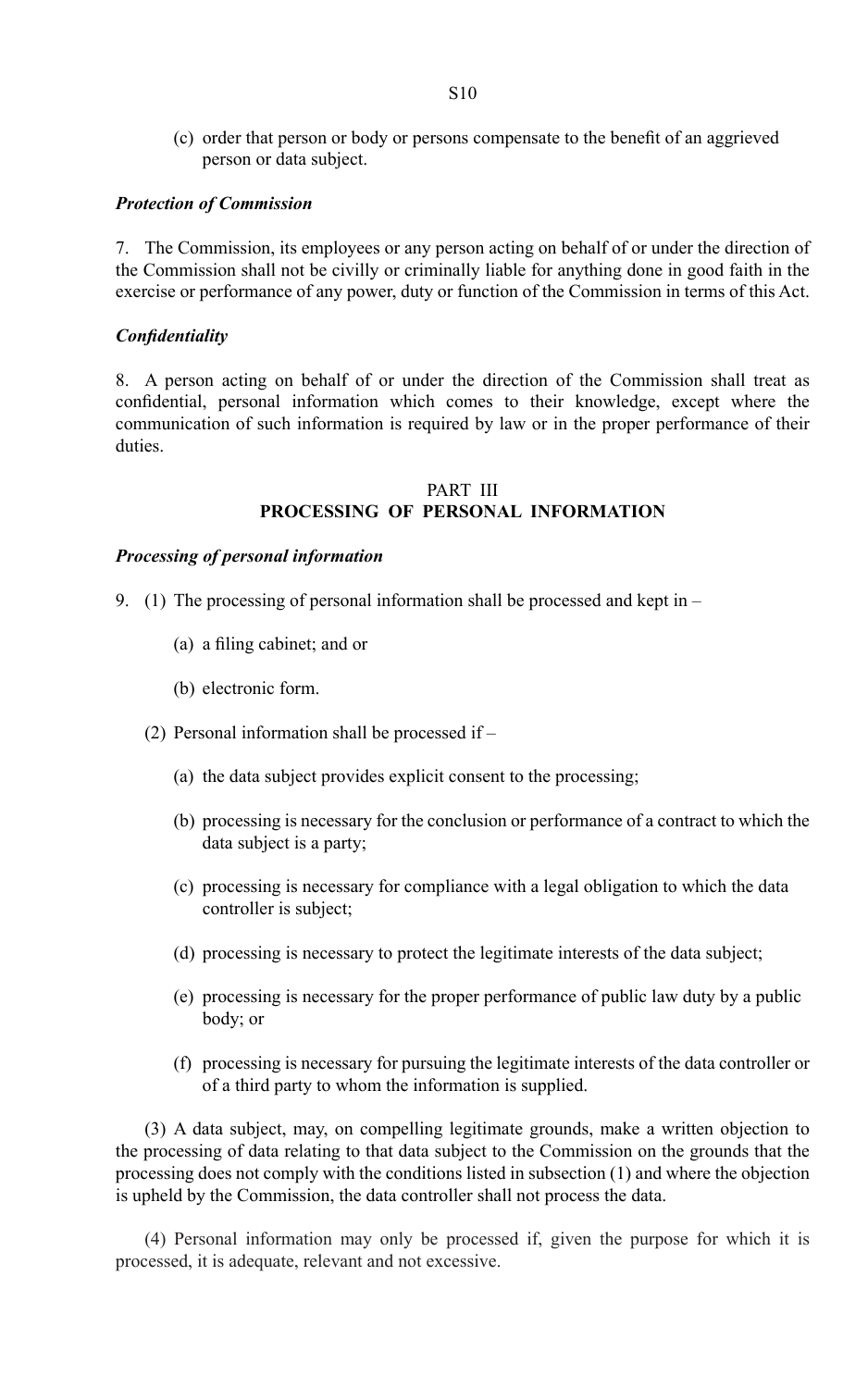#### *Collection of personal information from data subject*

10. Personal information shall be collected except where –

- (a) the information is contained in a public record or has deliberately been made public by the data subject;
- (b) the data subject has consented to the collection of the information from another source;
- (c) collection of the information from another source would not prejudice a legitimate interest of the data subject;
- (d) collection of the information from another source is necessary
	- (i) to avoid prejudice to the maintenance or enforcement of law and order;
	- (ii) for the conduct of proceedings in any court or tribunal that have commenced or are reasonably contemplated;
	- (iii) in the legitimate interests of national security; or
	- (iv) to maintain the legitimate interests of the data controller or of a third party to whom the information is supplied;
- (e) compliance would prejudice a lawful purpose of the collection of the information; or
- (f) compliance is not reasonably practicable in the circumstances of the particular case.

#### *Collection of personal information by data controller*

11. (1) Where personal information is collected by the data controller directly from the data subject, the data controller shall take reasonable and practicable steps to ensure that the data subject is aware of –

- (a) the information being collected;
- (b) the name and address of the data controller;
- (c) the purpose for which the information is being collected;
- (d) whether or not the supply of the information by the data subject is mandatory;
- (e) the consequences of failure to provide the information;
- (f) any law authorising or requiring the collection of the information; and
- (g) any further information which is necessary having regard to the specific circumstances, such as the –
	- (i) recipient or category of recipients of the information;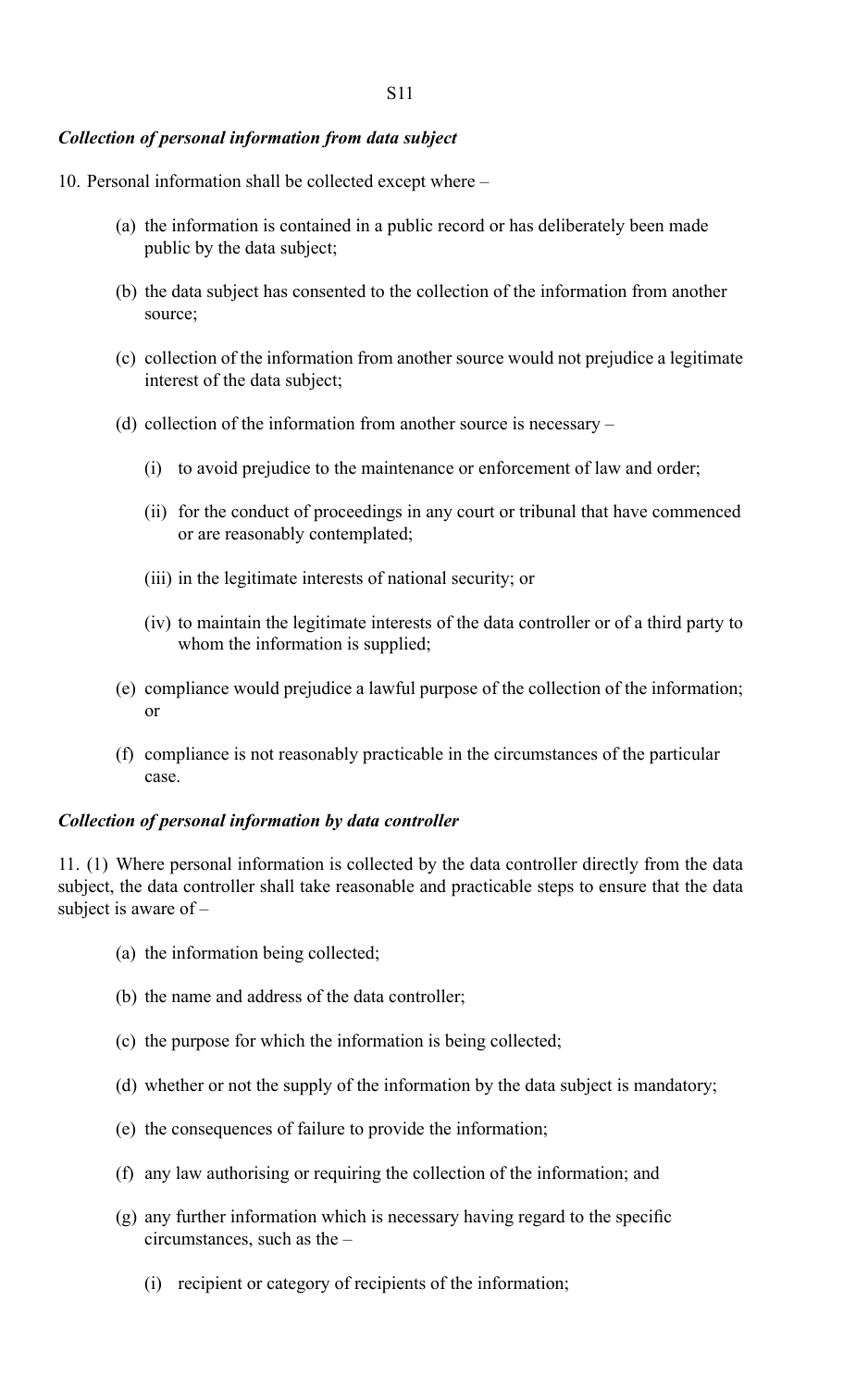- (ii) nature or category of the information; and
- (iii) existence of the right of access to and the right to rectify the information collected.
- (2) The steps referred to in subsection (1) shall be taken
	- (a) before the information is collected, unless the data subject is already aware of the information under subsection (1); or
	- (b) in any other case, as soon as reasonably practicable after it has been collected.

(3) A data controller which has previously taken the steps referred to in subsection (1) shall be deemed to be in compliance with subsection (1) in relation to the subsequent collection of information or information of the same kind from the data subject if the purpose of collection of the information is unchanged.

- (4) A data controller may not comply with subsection (1) where
	- (a) the data subject has provided consent for non-compliance with that subsection;
	- (b) non-compliance with that subsection would not prejudice the legitimate interests of the data subject as set out under this Act;
	- (c) non-compliance with that subsection is necessary
		- (i) to avoid prejudice to the maintenance or enforcement of law and order;
		- (ii) to enforce a law imposing a pecuniary penalty;
		- (iii) to enforce legislation concerning the collection of revenue by the state;
		- (iv) for the conduct of proceedings in any court or tribunal that have been commenced or are reasonably contemplated, or are in the interests of national security;
	- (d) compliance with subsection (1) would prejudice a lawful purpose of the collection of the personal information;

(e) compliance with subsection (1) is not reasonably practicable in the circumstances of the particular case; or

- (f) the information shall
	- (i) not be used in a form in which the data subject may be identified; or
	- (ii) be used for historical, statistical or research purposes.

#### *Purpose specification and further processing limitation*

12. (1) Personal data shall be collected for specified, explicit and legitimate purposes and shall not be further processed in a way incompatible with those purposes.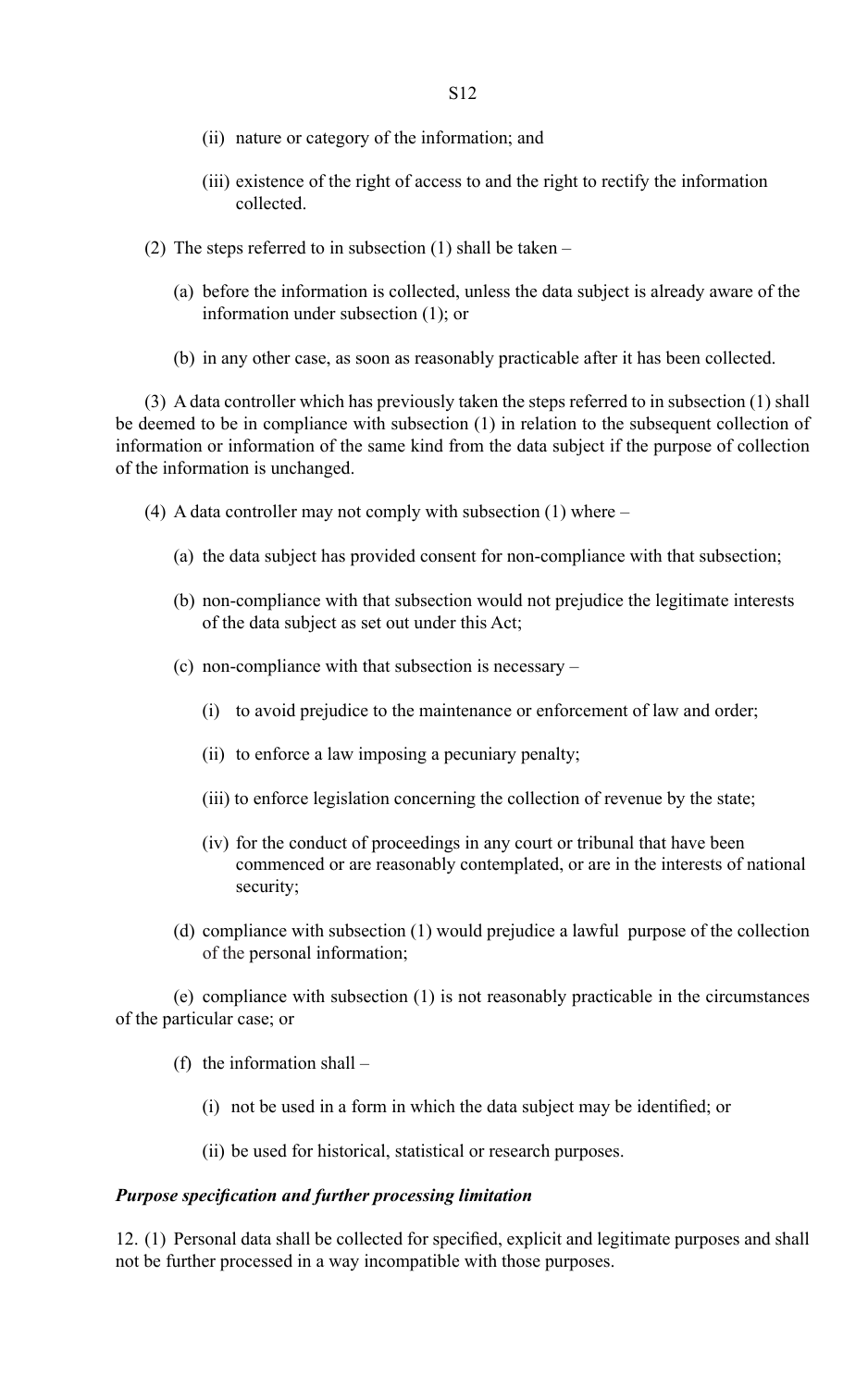(2) The further processing of personal information shall be compatible with the purposes of collection if –

- (a) the data subject has consented to the further processing of the information;
- (b) the information is available in public records or has deliberately been made public by the data subject;
- (c) further processing is necessary
	- (i) to avoid prejudice to the maintenance of the law or enforcement of law and order;
	- (ii) for the conduct of proceedings in any court or tribunal that have commenced or are reasonably contemplated; or
	- (iii) in the legitimate interests of national security;
- (d) the further processing of the information is necessary to prevent or mitigate a serious and imminent threat to –
	- (i) public health and safety; or
	- (ii) the life and health of the data subject or another individual;
- (e) The information is used for historical, statistical or research purposes and the data controller has established appropriate safeguards against the personal data being used for any other purposes.

#### *Retention of records*

13. (1) Subject to subsections (2) and (3), records of personal information shall not be retained any longer than a prescribed period unless –

- (a) retention of the record is required or authorised by law;
- (b) the data controller reasonably requires the record for lawful purposes related to its functions or activities;
- (c) retention of the record is required by a contract between the parties; or
- (d) the data subject has consented to the retention of the record.

(2) Records of personal information may be retained for periods in excess of those contemplated in subsection (1) for historical, statistical or research purposes and the data controller has established appropriate safeguards against the personal data being used for any other purposes.

(3) A data controller which or who has used a record of personal information of a data subject to make a decision about the data subject shall –

(a) retain the record for such period as may be required or prescribed by law or a code of conduct; or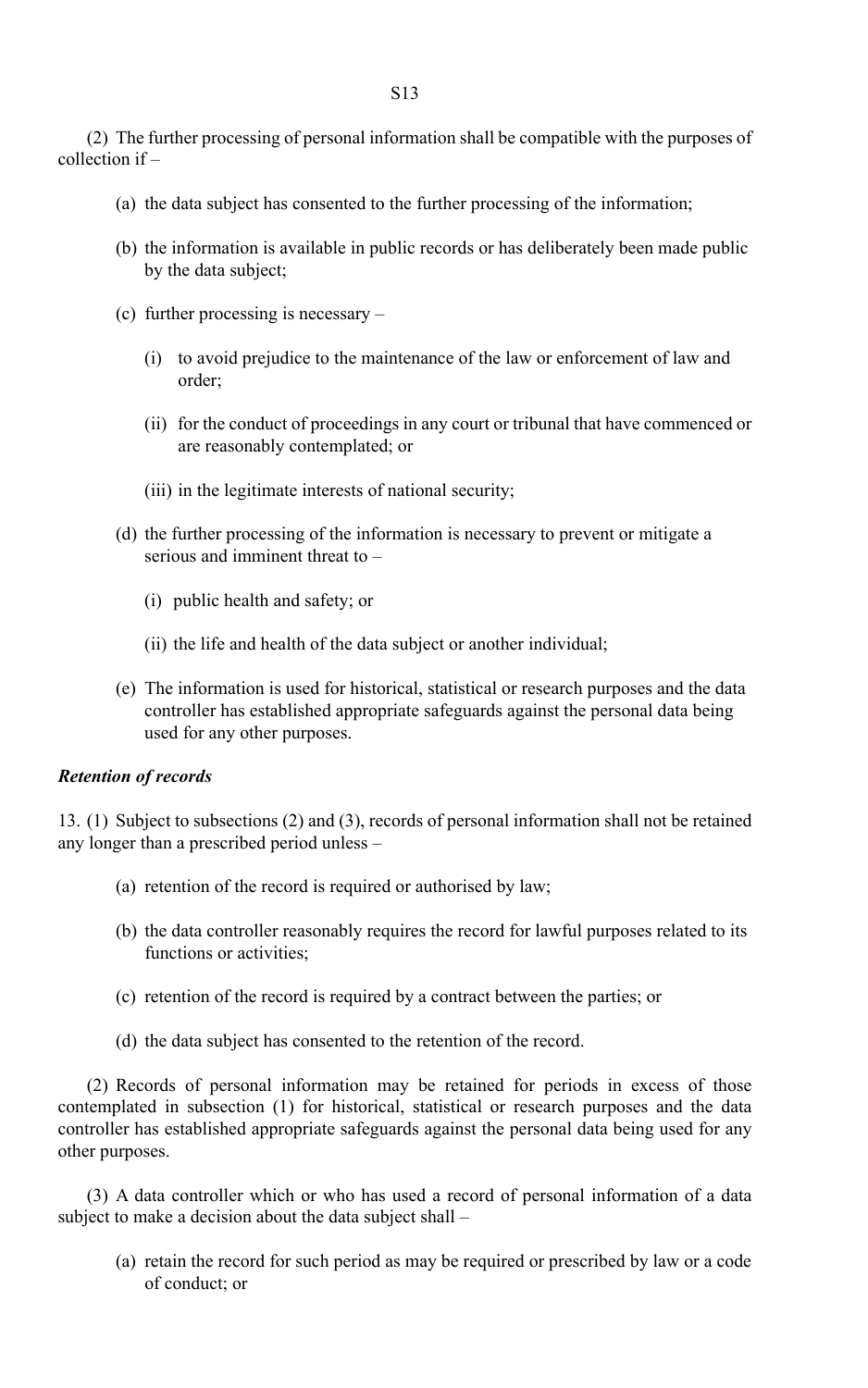(b) if there is no law or code of conduct prescribing a retention period, retain the record for a period which will afford the data subject a reasonable opportunity, taking all considerations relating to the use of the personal information into account, to request access to the record.

(4) A data controller shall destroy or delete a record of personal information or de-identify it as soon as reasonably practicable after the data controller is no longer authorised to retain the record in terms of subsection (1) or (2).

(5) The destruction or deletion of a record of personal information in terms of subsection (4) shall be done in a manner that prevents its reconstruction.

#### *Security measures on integrity of personal information*

14. (1) A data controller shall secure the integrity of personal information in its possession or under its control by taking appropriate, reasonable technical and administrative measures to prevent –

- (a) loss of, modification and damage to or unauthorised destruction of personal information; and
- (b) unlawful access to or processing of personal information.

(2) In order to give effect to subsection (1), the data controller shall take reasonable measures to –

- (a) identify all reasonably foreseeable internal and external risks to personal information in its possession or under its control;
- (b) establish and maintain appropriate safeguards against the risks identified;
- (c) regularly verify that the safeguards are effectively implemented; and
- (d) ensure that the safeguards are continually updated in response to new risks or deficiencies in previously implemented safeguards.

(3) The data controller shall have due regard to generally accepted information security practices and procedures or professional rules and regulations which may apply generally or be required in the specific industry.

#### *Processing of information by a data processor on behalf of data controller*

15. A data processor or anyone processing personal information on behalf of a data controller shall –

- (a) process such information only with the knowledge or authorisation of the data controller; and
- (b) treat personal information which comes to their knowledge as confidential and shall not disclose it, unless required by law or in the course of the performance of their duties.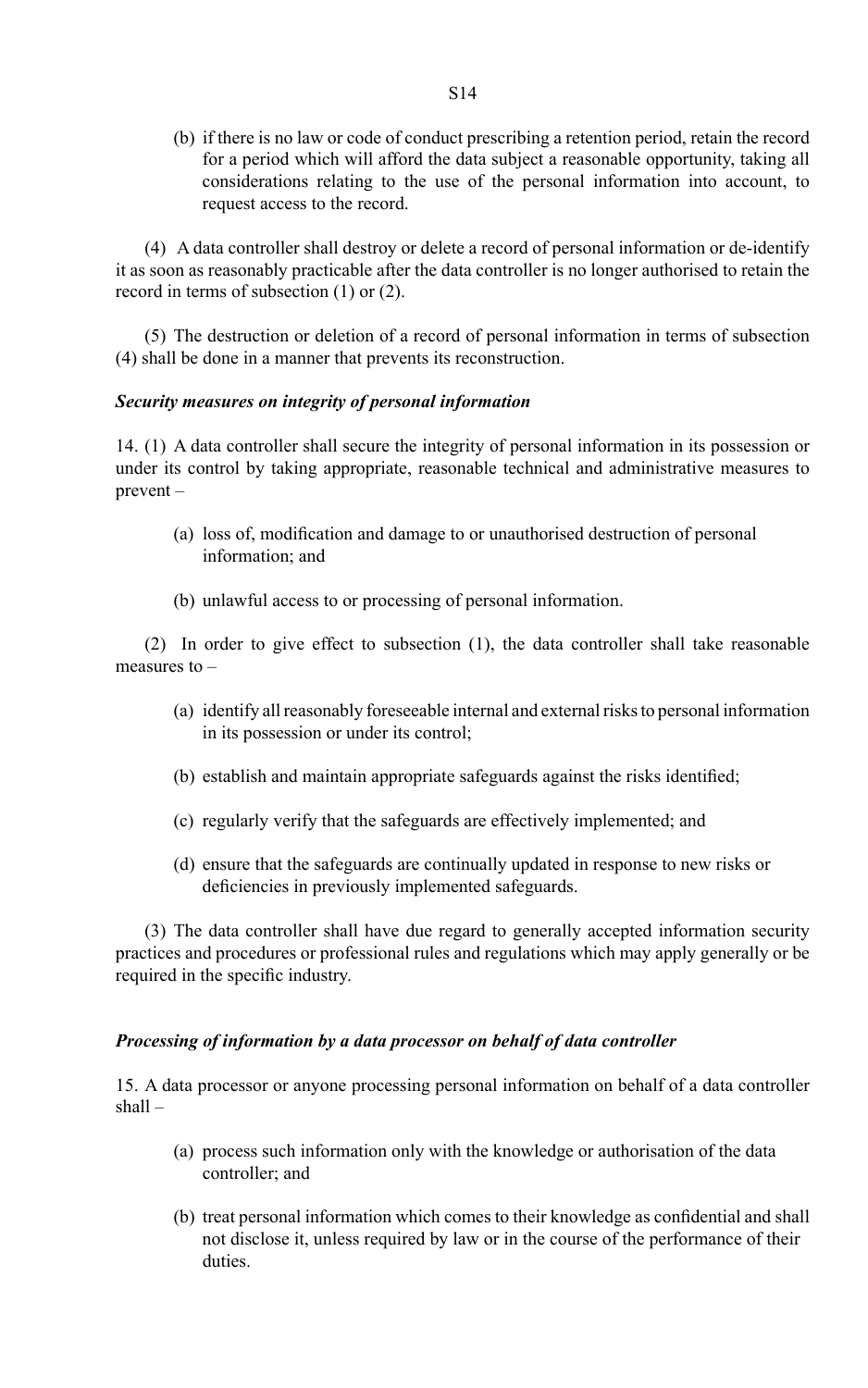#### *Security measures for information processed by data processor*

16. (1) A data controller shall ensure that a data processor which processes personal information for or on behalf of the data controller establishes and maintains the security measures referred to in this Act.

(2) The processing of personal information for a data controller by a data processor on behalf of the data controller shall be governed by a written contract between the data processor and the data controller, which requires the data processor to establish and maintain confidentiality and security measures to ensure the integrity of the personal information.

(3) Where the data processor is not domiciled or does not have its principal place of business in Eswatini, the data controller shall take reasonable steps to ensure that the data processor complies with the laws relating to the protection of personal information of the territory in which the data processor is domiciled.

#### *Notification of security compromise*

17. (1) Where there are reasonable grounds to believe that the personal information of a data subject has been accessed or acquired by an unauthorised person, the data controller, or any other third party processing personal information under the authority of a data controller, shall notify -

- (a) the Commission; and
- (b) the data subject, unless the identity of such data subject cannot be established.

(2) The notification referred to in subsection (1) shall be made as soon as reasonably possible after the discovery of the compromise, taking into account the legitimate needs of law enforcement or any measures reasonably necessary to determine the scope of the compromise and to restore the integrity of the information system of the data controller.

(3) The data controller shall delay notification to the data subject where the Police or the Commission determines that notification will impede a criminal investigation.

(4) The notification to a data subject referred to in subsection (1) shall be in writing and communicated to the data subject in one of the following ways –

- (a) mailed to the last known physical or postal address of the data subject;
- (b) sent by e-mail to the last known e-mail address data subject;
- (c) placed in a prominent position on the website of the party responsible for notification;
- (d) published in the news media; or
- (e) as may be directed by the Commission.

(5) A person making notification shall ensure that the notification provides sufficient information to allow the data subject to take protective measures against potential consequences of the compromise, including, if known to the data controller, the identity of the unauthorised person who may have accessed or acquired the personal information.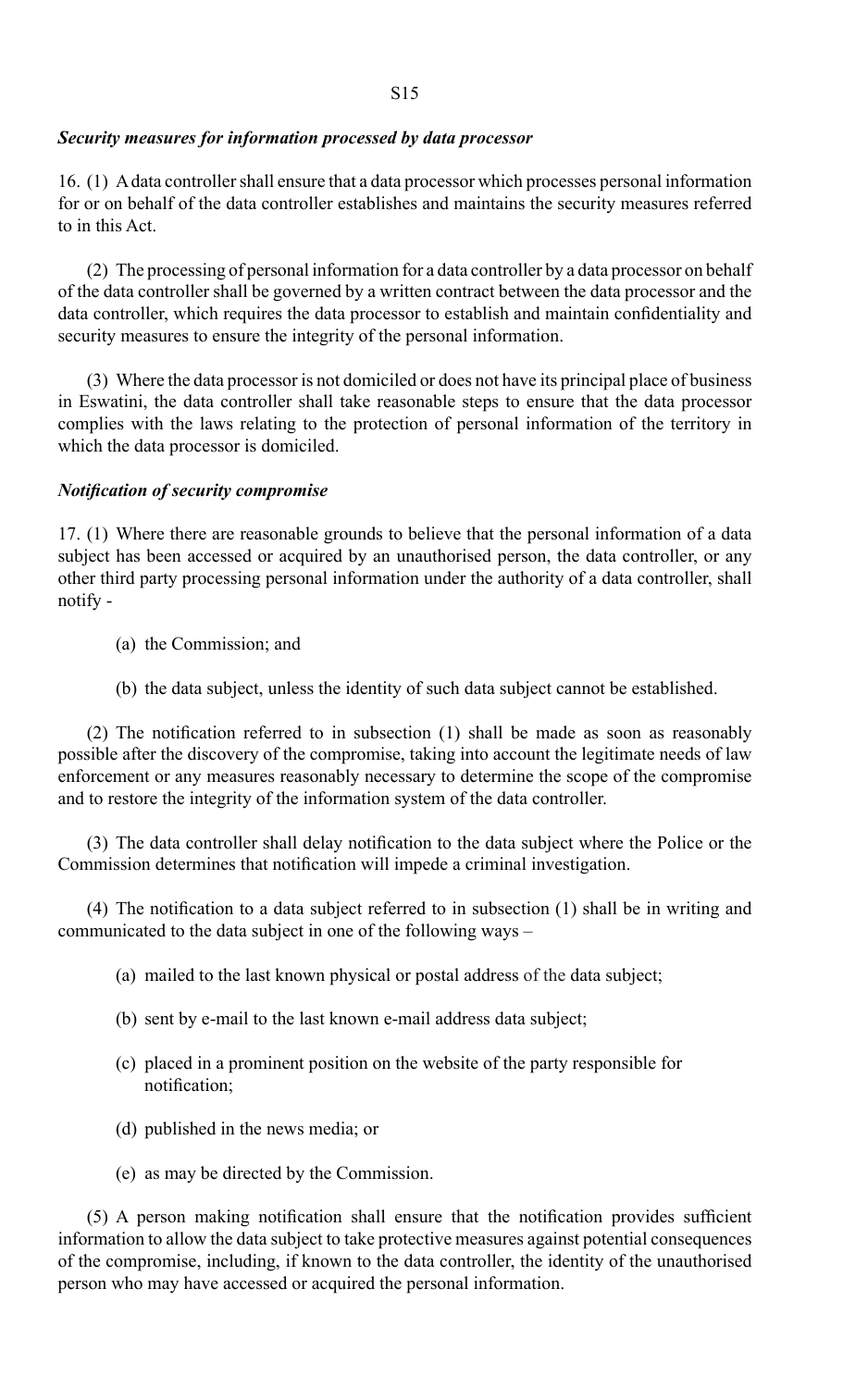(6) The Commission may direct a data controller to publicise, in any manner specified, the fact of any compromise to the integrity or confidentiality of personal information, where the Commission has reasonable grounds to believe that the public would protect a data subject who may be affected by the compromise.

#### *Quality of information*

18. (1) A person who is responsible for collecting and processing of personal information shall take reasonably practicable steps to ensure that the personal information is complete, accurate, not misleading and kept up to date where necessary.

(2) In taking the steps referred to in subsection (1), the party responsible for collecting and processing of personal information shall have regard to the purpose for which personal information is collected and processed.

#### *Access to and challenging of personal information*

19. (1) A data subject who provides adequate proof of identity, shall have a right to request –

- (a) a data controller to confirm, free of charge, whether or not the data controller holds personal information about the data subject; and
- (b) from a data controller, personal information about the data subject held by the data controller, including information about the identity of all third parties who have or have had, access to the information –
	- (i) within a prescribed time;
	- (ii) at a prescribed fee;
	- (iii) in a reasonable manner and format; and
	- (iv) in a form that is generally understandable.

(2) Where the data controller denies a data subject a request made in terms of subsection (1) the data subject shall be entitled to be given written reasons for the denial.

(3) A data subject shall have a right to challenge the written reasons for denial or requests made in terms of subsection (1).

(4) If, in accordance with subsection (1) (b), personal information is communicated to a data subject, the data subject shall be advised of the right in terms of this Act to challenge the correctness of the information.

#### *Correction of personal information*

20. (1) A data subject shall, free of charge have a right to challenge the correctness of information by requesting that a data controller –

 (a) corrects or deletes personal information about the data subject in its possession or under its control that is inaccurate, irrelevant, excessive, out of date, incomplete, misleading or obtained unlawfully; or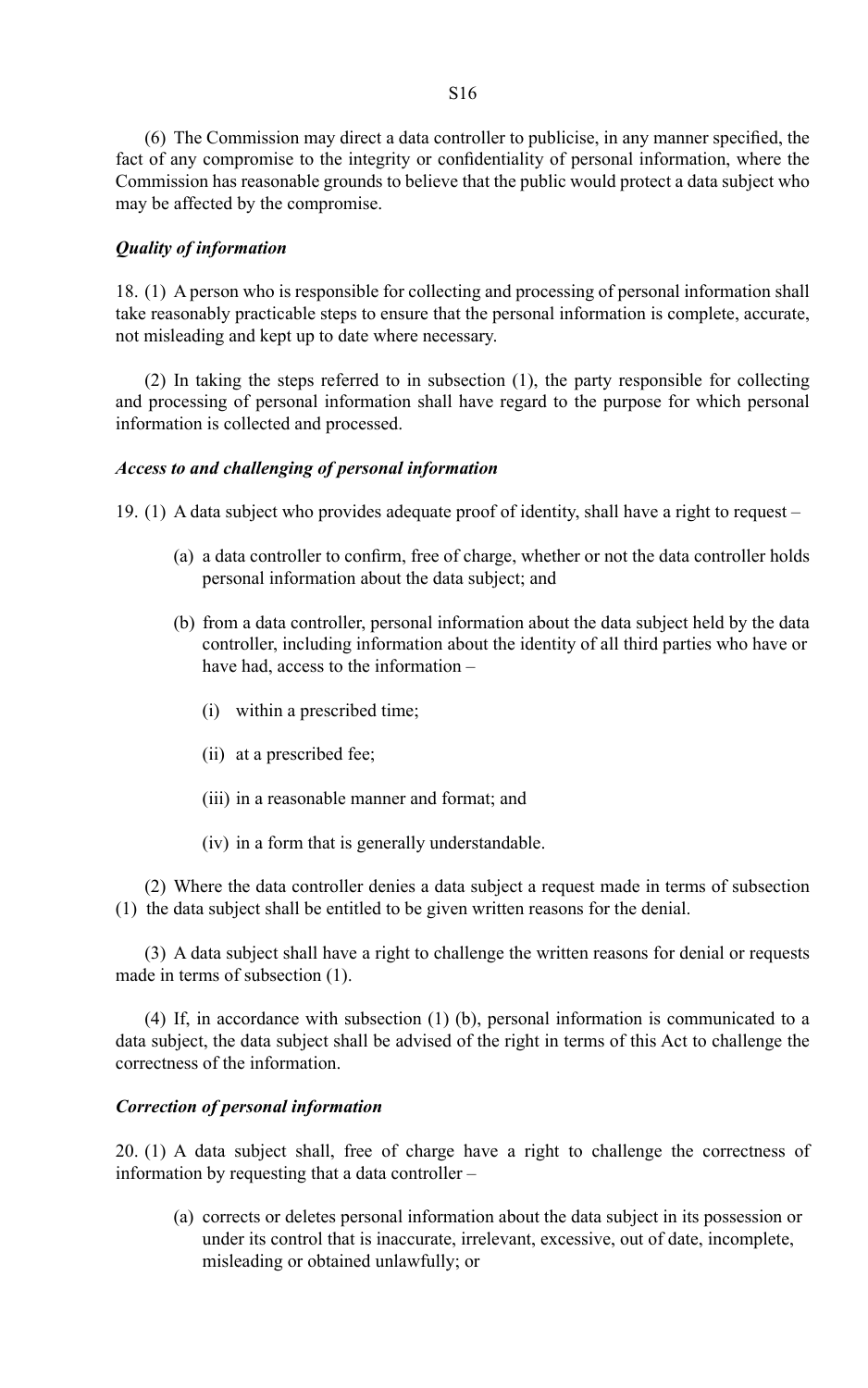(b) destroys or deletes a record of personal information about the data subject that the data controller is no longer authorised to retain.

(2) A data controller shall, on receipt of a request in terms of subsection (1), take reasonable steps to investigate the challenging of personal information lodged and –

- (a) correct, destroy or delete the information; or
- (b) provide that data subject, with credible evidence in support of the correctness of the information.

(3) Where credible evidence has been provided under subsection (2)(b), the data subject may apply to the Commission to investigate the disputed information.

(4) Where the data controller has taken steps under subsection  $(2)(a)$  that result in a change to the information and the changed information has an impact on decisions that have been or will be taken in respect of the data subject in question, the data controller shall, within seven (7) working days inform each person, body or data controller to whom the personal information has been disclosed of those steps.

(5) The data controller shall notify a data subject who has made a request in terms of subsection (1), of the outcome of the request within a period of fourteen (14) days of the making of the request.

#### *Data controller to give effect to principles of this Act*

- 21. The data controller shall
	- (a) ensure that the principles set out under this Act and all the measures that give effect to the principles are complied with; and
	- (b) have the necessary internal mechanisms in place for demonstrating compliance with the principles of this Act to both data subjects and the Commission in the exercise of its powers.

#### *Prohibition against processing of sensitive personal information*

22. Unless specifically permitted under this Act, a data controller shall not process sensitive personal information.

#### PART IV **EXEMPTIONS FROM PROTECTION ON PROCESSING OF PERSONAL INFORMATION**

#### *Exemption on spiritual, religious or philosophical beliefs of data subject*

23. (1) The exemption on processing personal information of the spiritual, religious or philosophical beliefs of a data subject shall not apply if the processing is carried out by –

- (a) spiritual or religious organizations; or
- (b) independent sections of those organizations.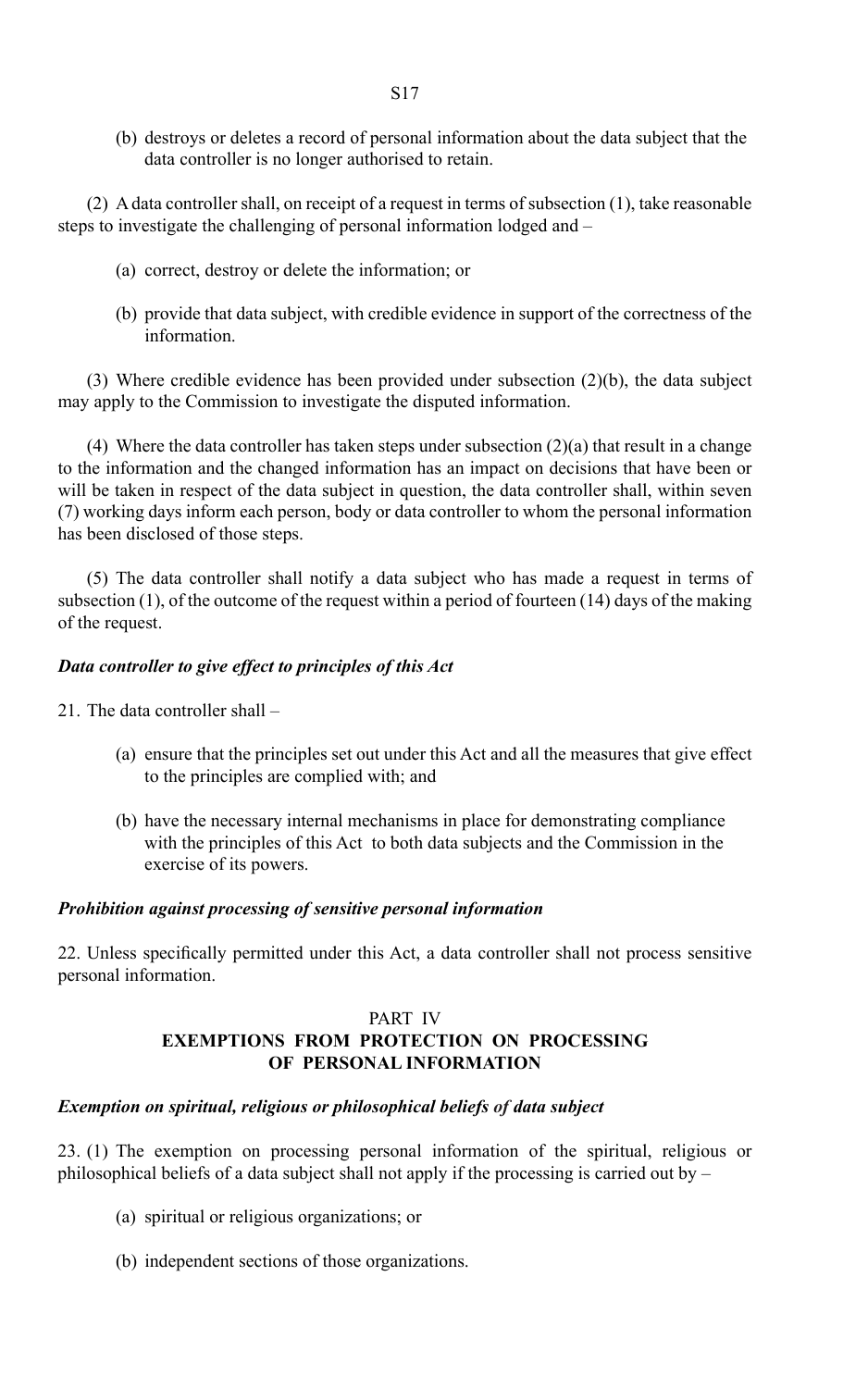#### *Exemption on race of data subject*

24. (1) The prohibition on processing personal information concerning the race of a data subject shall not apply if the processing is carried out to  $-$ 

- (a) identify a data subject and only when this is essential for that purpose; and
- (b) comply with the law.

(2) In the cases referred to under subsection (1), personal information shall not be supplied to third parties without the consent of the data subject.

#### *Exemption on trade union membership of data subject*

25. (1) The prohibition on processing personal information on the trade union membership of a data subject, shall not apply to the processing by the trade union to which the data subject belongs or the trade union federation to which that trade union belongs, where the processing is necessary to achieve the aims of the trade union or trade union federation.

(2) In the cases referred to under subsection (1), personal information shall not be supplied to third parties without the consent of the data subject.

#### *Exemption on political affiliation of data subject*

26. (1) The prohibition on processing personal information concerning a political affiliation of a data subject, shall not apply to processing by an institution founded on political principles of the personal information of their members or employees, or other personal belonging to the institution if such processing is necessary to achieve the aims or principles of the institution.

(2) In the cases under subsection (1), personal information shall not be supplied to third parties without the consent of the data subject.

#### *Exemption on health or sexual life of data subject*

27. (1) The prohibition on processing personal information on health or sexual life of a data subject, shall not apply to the processing by  $-$ 

- (a) medical professionals, healthcare institutions or facilities or social services, if such processing is necessary for the proper treatment and care of the data subject, or for the administration of the institution or professional practice concerned;
- (b) insurance companies, medical aid scheme administrators, and managed healthcare organisations where such processing is necessary for –
	- (i) assessing the risk to be insured by the insurance company or covered by the medical aid scheme and the data subject has not objected to the processing;
	- (ii) the performance of an insurance or medical aid agreement; or
	- (iii) the enforcement of any contractual rights and obligations;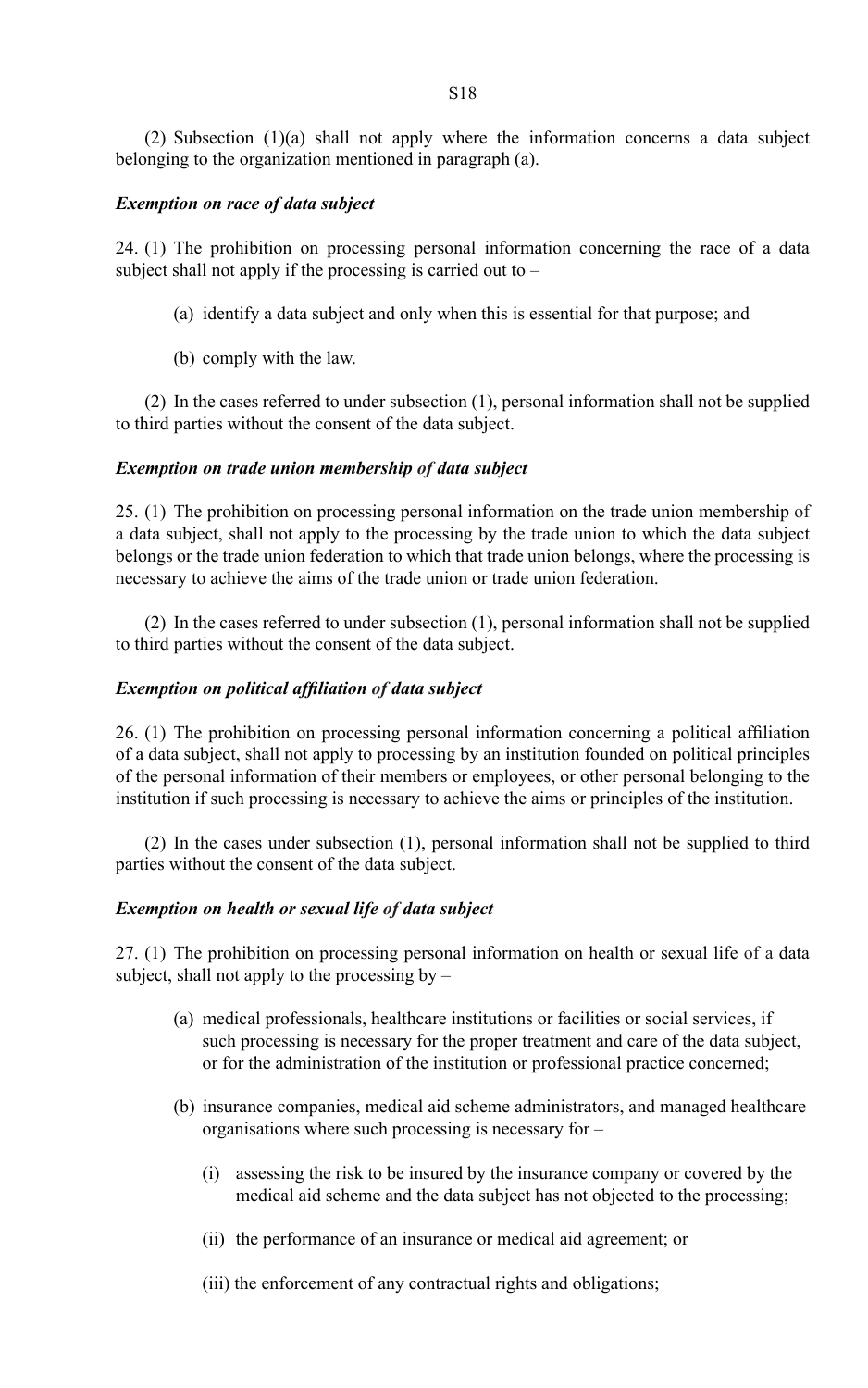- (c) schools, where such processing is necessary to provide special support for pupils or making special arrangements in connection with their health or sexual life;
- (d) institutions or probation, child protection or guardianship, where such processing is necessary for the performance of their legal duties;
- (e) correctional institution or facility where such processing is necessary in connection with the implementation of prison sentences or detention measures; or
- (f) administrative bodies, pension funds, employers or institutions working for them, where such processing is necessary for –
	- (i) the implementation of the provisions of the law, pension regulations or collective agreements which create rights dependent on health or sexual life of the data subject; or
	- (ii) the reintegration of or support for workers or persons entitled to benefit in connection with sickness or work incapacity.

(2) In cases under subsection (1), the information shall be processed by a data controller subject to an obligation of confidentiality by virtue of office, employment, profession or legal provision, or established by a written agreement between the data controller and the data subject.

(3) A data controller that is permitted to process information on a data subject's health or sexual life in terms of this section and is not subject to an obligation of confidentiality by virtue of office, profession or legal provision, shall treat the information as confidential, unless the responsible party is required by law or in connection with their duties to communicate the information to other parties who are authorised to process such information.

(4) The prohibition on processing any of the categories of personal information shall not apply where it is necessary to supplement the processing of personal information on a data subject's health, with a view to the proper treatment or care of the data subject.

(5) Personal information concerning inherited characteristics shall not be processed in respect of a data subject from whom the information concerned has been obtained unless –

(a) a serious medical interest prevails; or

(b) the processing is necessary for the purpose of scientific research or statistics.

(6) The Commission may prescribe more detailed rules concerning the application of subsection 1(b) and (f).

#### *Exemption on criminal behaviour of data subject*

28. (1) The prohibition on processing of personal information on criminal behaviour of a data subject, shall not apply where the processing is carried out by a body charged by law with applying criminal law or by a data controller who has obtained that information in accordance with this Act.

(2) The prohibition shall not apply to a data controller who processes the information for their own lawful purposes to –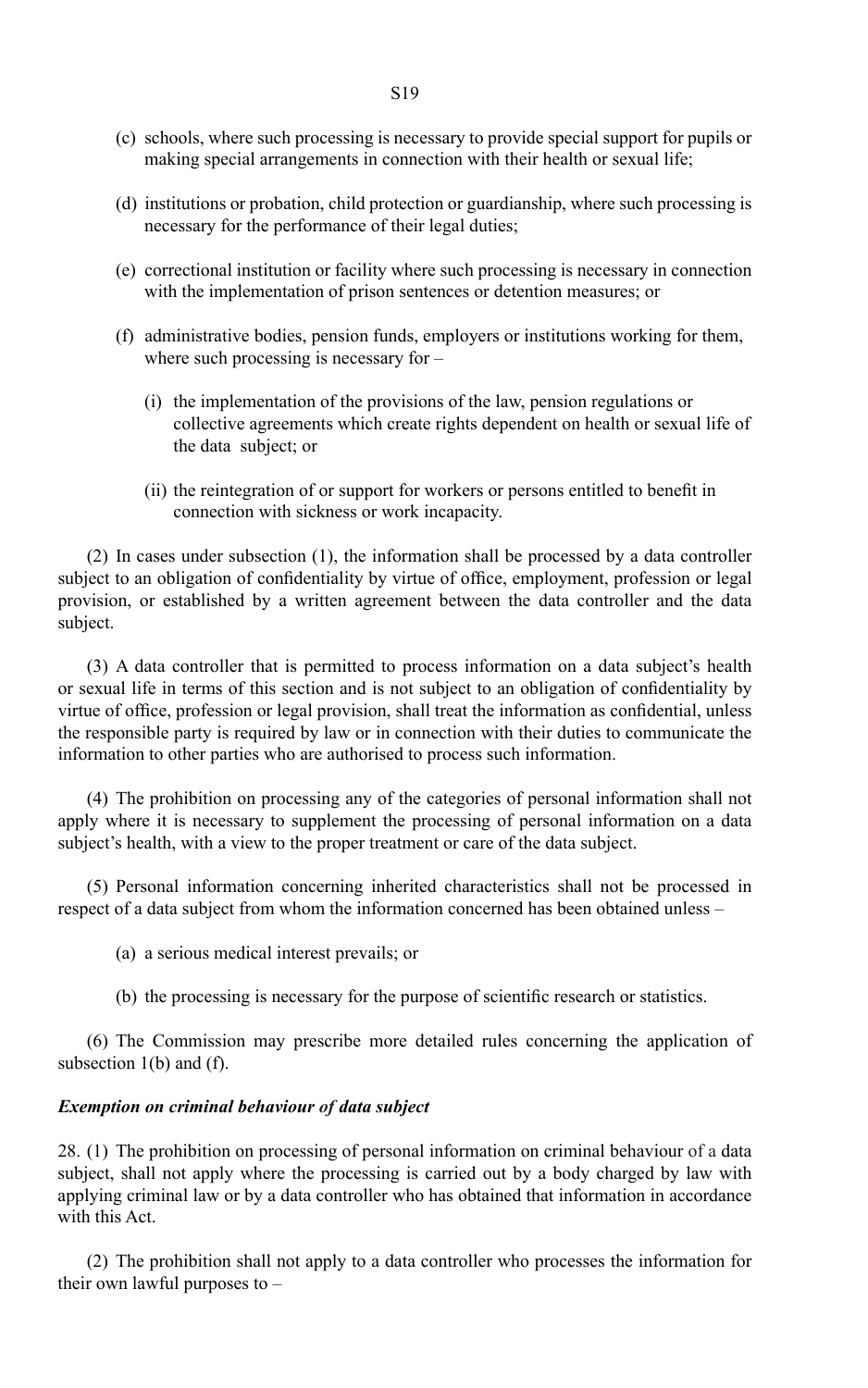- (a) assess an application by a data subject in order to take a decision about, or provide a service to that data subject; or
- (b) protect their legitimate interests in relation to criminal offences which have been or can reasonably be expected to be committed against them or against persons in their service.

(3) The processing of information concerning personnel in the service of the data controller shall take place in accordance with the rules established in compliance with the labour laws.

(4) The prohibition on processing any of the categories of personal information referred to in this Part, shall not apply where such processing is necessary to supplement the processing of information on criminal behaviour permitted under this section.

#### *General exemption on sensitive personal information*

29. Without prejudice to Sections 23 to 28, the prohibition on processing sensitive personal information shall not apply where –

- (a) processing is carried out with prior parental consent where the data subject is a child and is subject to parental control in terms of the law;
- (b) the processing is necessary for the establishment, exercise or defence of a right or obligation in law;
- (c) processing is necessary to comply with an obligation of international public law;
- (d) the Commission has granted authority in terms of section 30 for processing in the public interest, and appropriate guarantees have been put in place in law to protect the data subject's privacy;
- (e) processing is carried out with the consent of the data subject; or
- (f) the information has deliberately been made public by the data subject.

#### *Authorisation by the Commission*

30. (1) The Commission may authorise a data controller to process personal information, where the Commission is satisfied that, in the circumstances of the case -

- (a) the public interest in the processing outweighs, to a substantial degree, any interference with the privacy of the data subject that could result from such processing; or
- (b) the processing involves a clear benefit to the data subject or a third party that outweighs, to a substantial degree, any interference with the privacy of the data subject or third party that could result from such processing.
- (2) The public interest referred to in subsection  $(1)(a)$  includes
	- (a) the legitimate interests of State security;
	- (b) the prevention, detection and prosecution of offences;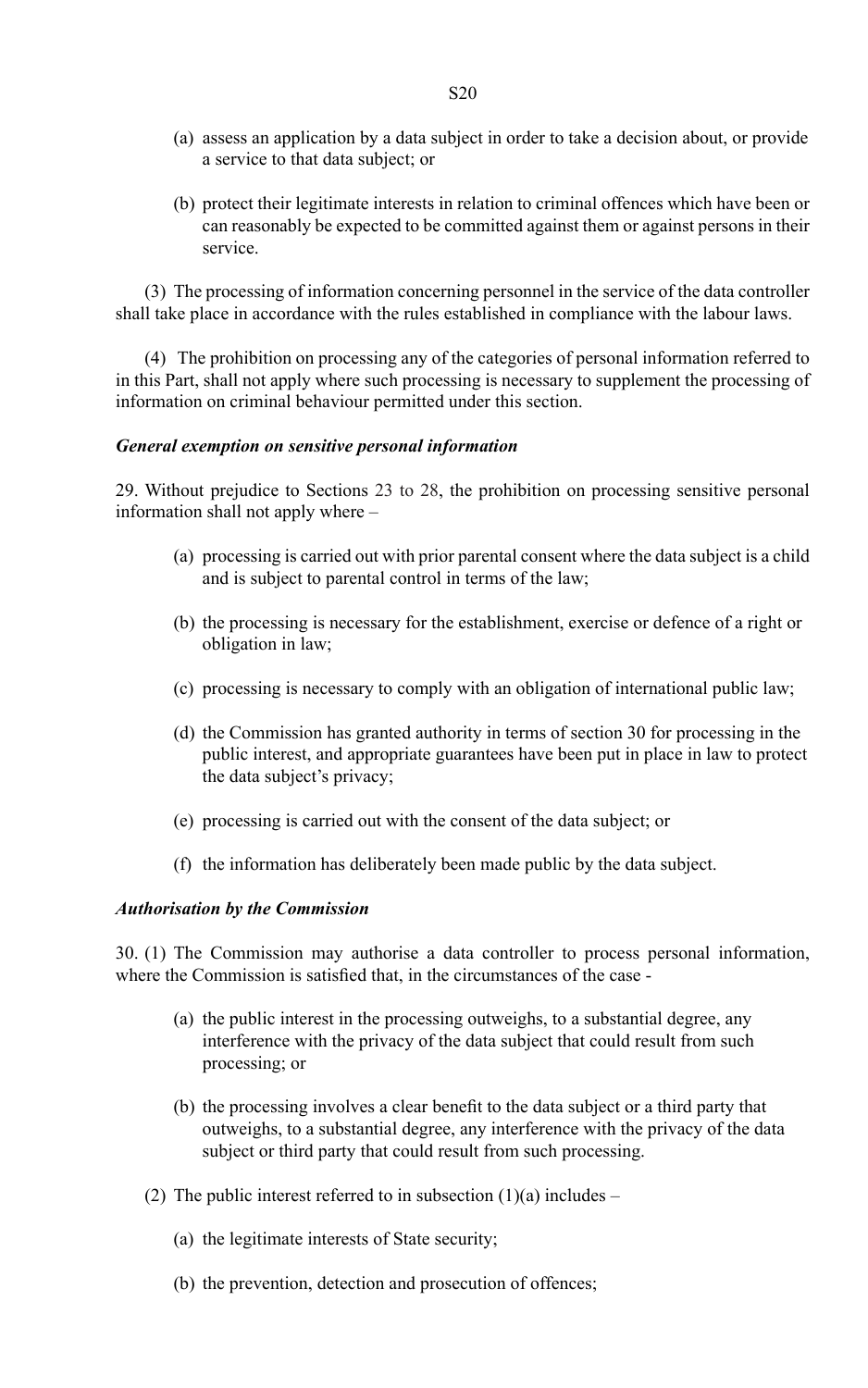- (c) important economic and financial interests of the State or a public body;
- (d) fostering compliance with legal provisions established in the interests referred to under paragraphs  $(b)$  and  $(c)$ :
- (e) historical, statistical or research purposes, and the data controller has established appropriate safeguards against the personal data being used for any other purposes or;
- (f) the legitimate interests of individual or public, relating to health or protection of life or environmental safety.

(3) The Commission may impose reasonable conditions in respect of any authorisation issued under subsection (1).

#### *Exemption for processing of personal data for historical, statistical and research purposes*

31. (1) The processing of personal information for historical, statistical and research purposes is exempt from all of the information protection principles except –

- (a) the principle regulating security safeguards;
- (b) the principle regulating information quality; or
- (c) the principle regulating de-identification of data for research purposes.

(2) The data controller shall establish appropriate safeguards against the use of the data for any other purpose.

#### PART V

#### **TRANS-BORDER FLOW OF PERSONAL INFORMATION OUTSIDE ESWATINI**

#### *Transfer of personal information within SADC Member States*

32. (1) Personal information shall only be transferred to recipients in a Member State that has transposed the SADC data protection requirements –

- (a) where the recipient establishes that the data is necessary for the performance of a task carried out in the public interest or pursuant to the lawful functions of a data controller, or
- (b) where the recipient establishes the necessity of having the data transferred and there is no reason to assume that the data subject's legitimate interests might be prejudiced by the transfer or the processing in the Member State.

(2) The controller shall, notwithstanding subsection (1), be required to make a provisional evaluation of the necessity for the transfer of the data.

(3) The recipient shall ensure that the necessity for the transfer of the data can be subsequently verified.

(4) The data controller shall ensure that the recipient shall process the personal information only for the purposes for which they were transferred.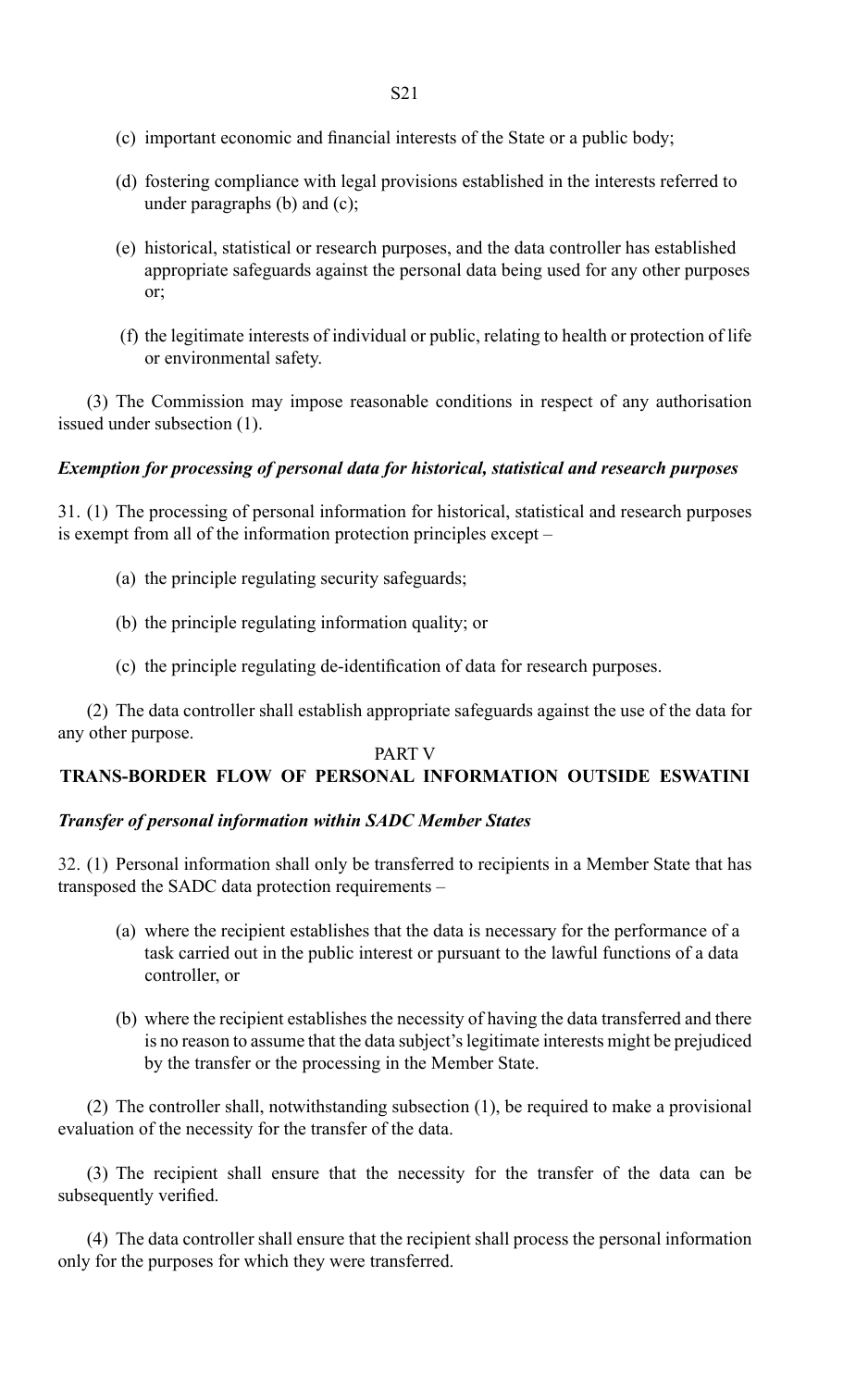#### *Transfer of personal information to non-SADC Member States*

33. (1) Personal information shall only be transferred to recipients, other than in Member States of SADC, or which are not subject to national law adopted pursuant to SADC data protection requirements, if an adequate level of protection is ensured in the country of the recipient and the data is transferred solely to permit processing otherwise authorised to be undertaken by the controller.

(2) The adequacy of the level of protection afforded by the relevant third country in question shall be assessed in the light of all the circumstances surrounding the relevant data transfer(s), particular consideration shall be given to the nature of the data, the purpose and duration of the proposed processing, the country of the recipient, the relevant laws in force in the third country and the professional rules and security measures which are complied with in that country of the recipient.

(3) The Commission shall establish the categories of processing for which and the circumstances in which the transfer of personal information to countries outside –

- (a) the Kingdom of Eswatini; and
- (b) SADC,

is not authorized.

(4) By way of derogation from subsection (3) above, a transfer or a set of transfers of personal information to a recipient in a country outside Eswatini or SADC which does not ensure an adequate level of protection may take place in one of the following cases -

- (a) the data subject has unambiguously given their consent to the proposed transfer;
- (b) the transfer is necessary for the performance of a contract between the data subject and the controller or the implementation of pre- contractual measures taken in response to the request of the data subject;
- (c) the transfer is necessary for the conclusion or performance of a contract concluded or to be concluded between the controller and a third party in the interest of the data subject;
- (d) the transfer is necessary or legally required on important public interest grounds, or for the establishment, exercise or defence of legal claims;
- (e) the transfer is necessary in order to protect the legitimate interests of the data subject; and
- (f) the transfer is made from a register which, according to acts or regulations, is intended to provide information to the public and which is open to consultation either by the public in general or by any person who can demonstrate a legitimate interest, to the extent that the conditions laid down in law for consultation are fulfilled in the case at hand.

(5) Without prejudice to the provisions of the previous paragraph, the Commission may authorize a transfer or a set of transfers of personal information to a recipient country outside Eswatini or SADC which does not in its laws ensure an adequate level of protection, if the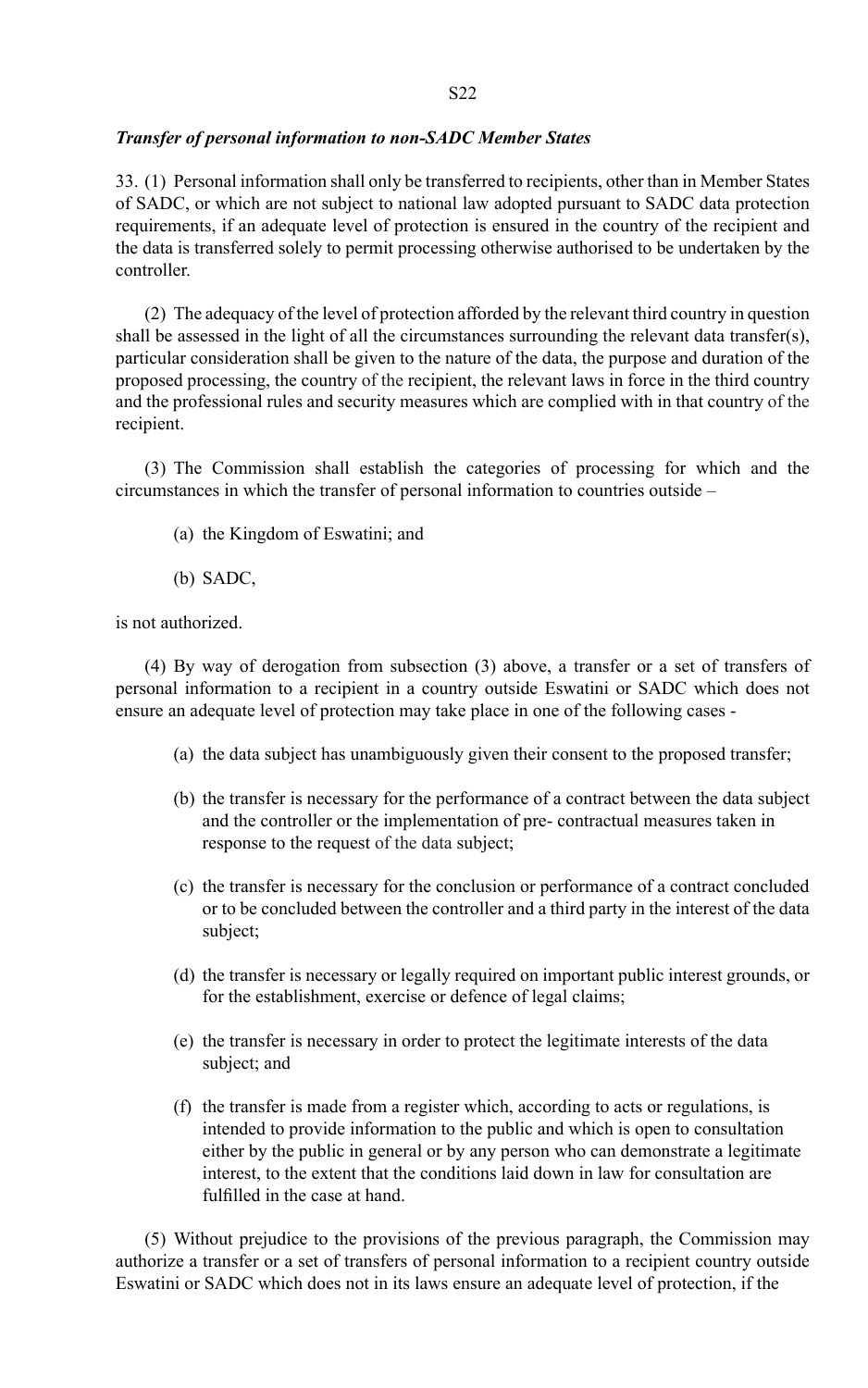controller satisfies the Commission that it shall ensure adequate safeguards with respect to the protection of privacy and fundamental rights and freedoms of the data subjects concerned, and regarding the exercise of the rights of the data subject such safeguards can be appropriated through adequate legal and security measures and contractual clauses in particular.

#### PART VI **ENFORCEMENT**

#### *Complaints*

34. A person may submit a complaint to the Commission in the prescribed manner and form –

- (a) alleging contravention of this Act; or
- (b) where the data subject is aggrieved by a determination in terms of an approved code.

#### *Investigation by the Commission*

35. (1) The Commission, after receipt of a complaint made in terms of section 34, shall –

- (a) investigate any alleged contravention in the prescribed manner;
- (b) decide in accordance with Section 36 to take no action on the complaint;
- (c) act where appropriate, as conciliator in relation to any such contravention in the prescribed manner, where it appears that it might be possible to secure a settlement between the parties; and
- (d) take such further action as is contemplated under this Part.

(2) The Commission may, on its own initiative commence an investigation under subsection (1).

(3) The Commission shall, within a prescribed period advice the complainant and the data controller to whom the complaint relates of the course of action that the Commission shall take.

#### *Reasons for Commission not to take action*

36. (1) The Commission may, after receiving a complaint in terms of Section 34, decide not to take any action if, in the opinion of the Commission –

- (a) the length of time that has elapsed between the date on which the subject matter of the complaint arose and the date on which the complaint was made is such that an investigation of the complaint is no longer practicable or desirable;
- (b) the subject matter of the complaint is trivial;
- (c) the complaint is frivolous, vexatious or is not made in good faith;
- (d) the complainant does not desire that action be taken or continued;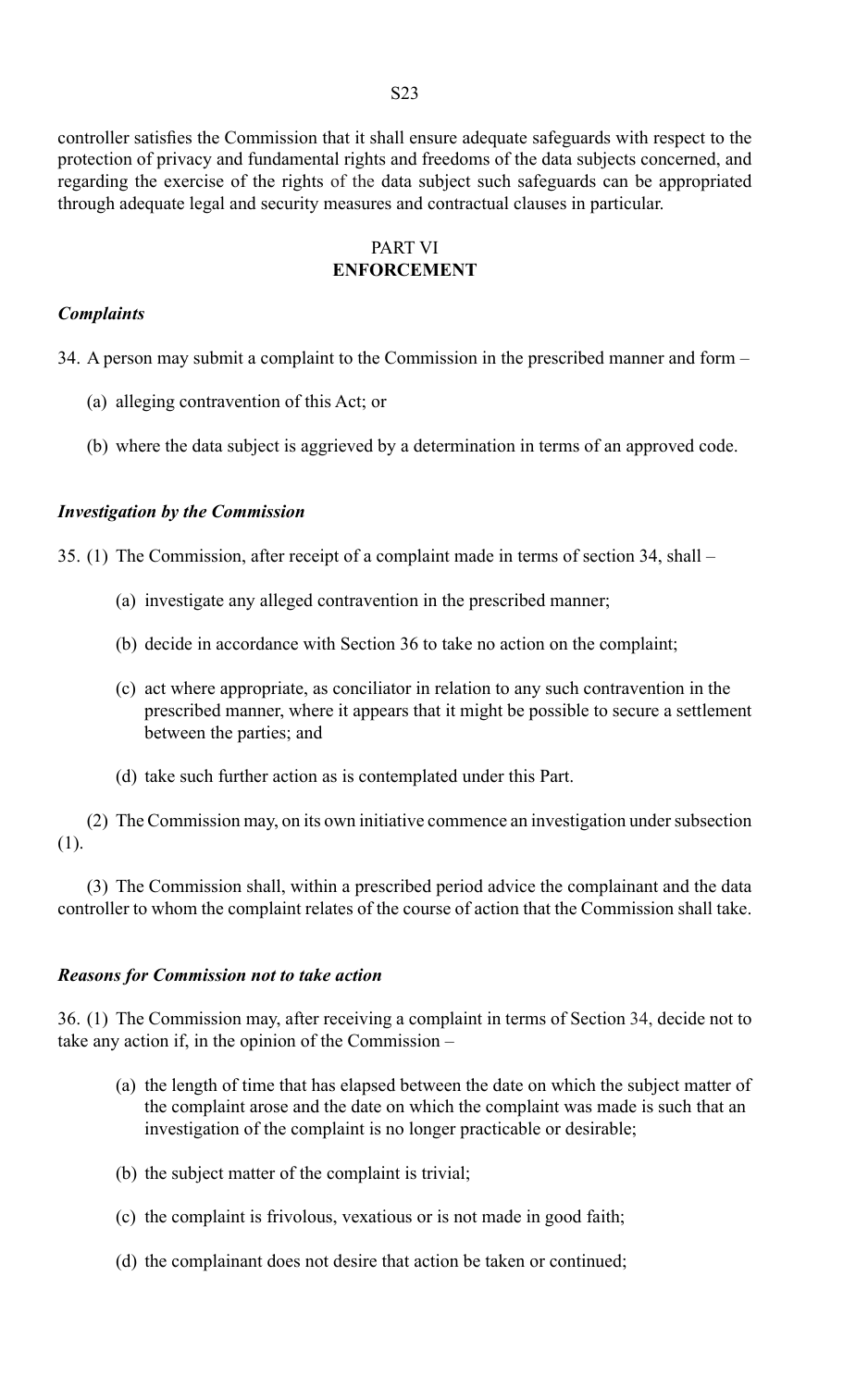- (e) the complainant does not have sufficient personal interest in the subject matter of the complaint;
- (f) the complaint relates to a matter governed by an approved code of conduct which makes provision for a complaints procedure, and the complainant has failed to use the complaints procedure as provided for in that code; or
- (g) the complaint relates in whole or in part, to a matter that is more properly within the jurisdiction of another regulatory body.

(2) Notwithstanding anything in subsection (1), the Commission may in its discretion decide not to take any further action on a complaint if, in the course of the investigation of the complaint, it appears to the Commission that any further action is unnecessary or inappropriate.

(3) In any case where the Commission decides to take no action or no further action, on a complaint, the Commission shall inform the complainant of that decision and the reasons for it.

#### *Pre-investigation by the Commission*

37. Before proceeding to investigate any matter in terms of this Part, the Commission shall inform the complainant and the data controller to whom the investigation relates of the –

- (a) details of the subject matter of the investigation; and
- (b) rights of the data controller to submit to the Commission within fourteen (14) days, a written response in relation to the subject matter of the investigation.

#### *Investigation proceedings by the Commission*

38. For the purpose of the investigation of a complaint, the Commission may –

- (a) summon and enforce the appearance of persons before the Commission, and compel them to give oral or written evidence under oath and to produce any records and things that the Commission considers necessary to enable it to investigate the complaint;
- (b) administer oaths;
- (c) receive and accept any evidence and other information whether on oath, by affidavit or otherwise, that the Commission deems fit, whether or not it is or would be admissible in a Court of law;
- (d) at any time enter any premises or other place which the Commission reasonably suspects as being connected with any activities regulated by the Commission and search and inspect those premises or other place together with any books, documents or records found on those premises;
- (e) require any person to produce for inspection and take extracts from any books, documents, or records relating to any activities regulated by the Commission which are under the control of that person and, in the case of information in a non-legible form or unknown language or encrypted to reproduce that information in a legible form or known language or decrypted, as the case may be, and to give the Commission all the information requested in relation to any entries in those books, documents or records;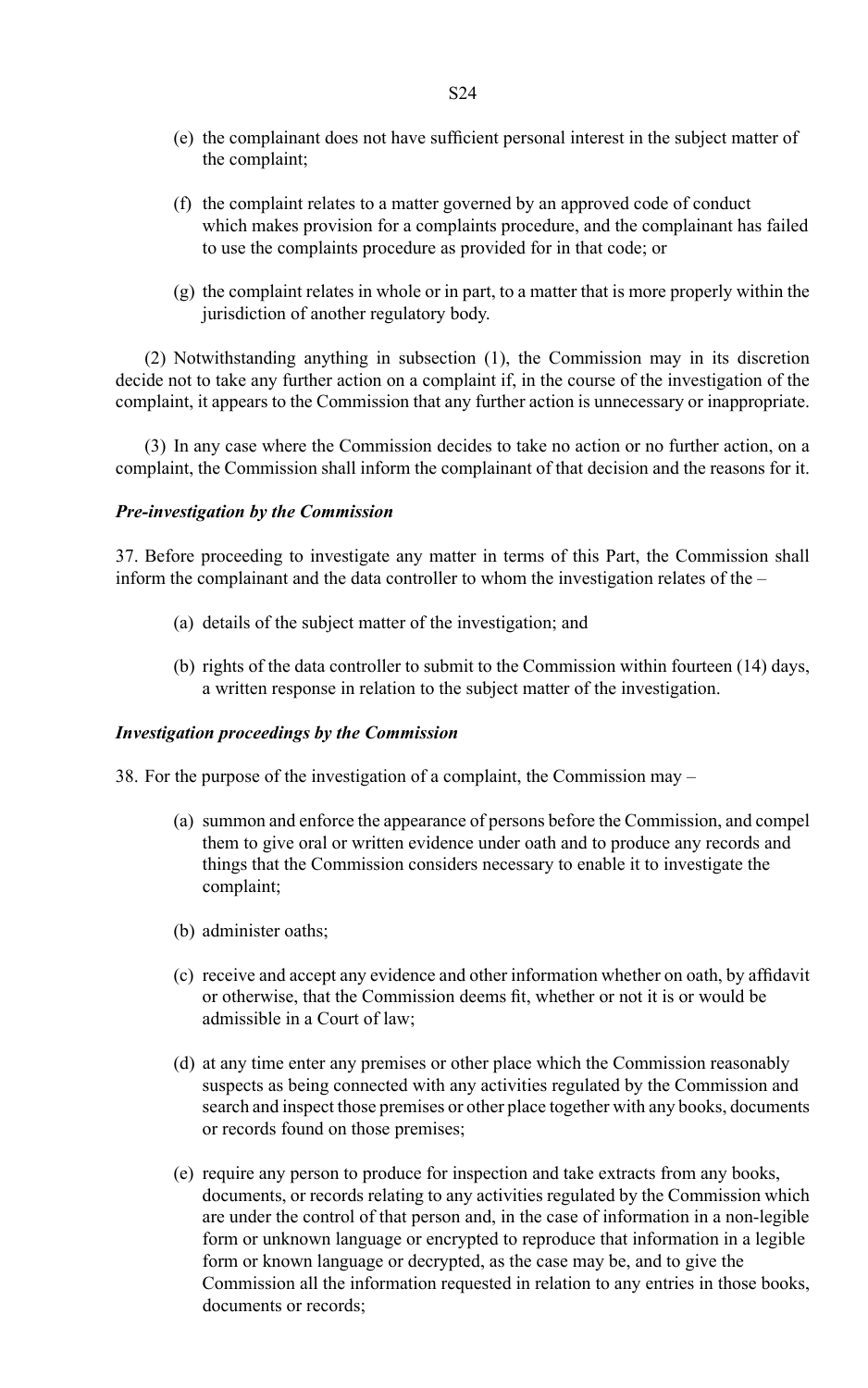- (f) remove and retain the books, documents or records referred to in paragraphs (d) and (e) for such period as may be reasonable for further examination; or
- (g) require any person to maintain the books, documents or records referred to in paragraphs
- (h) and (e) for such period, as may be reasonable as the Commission directs.

#### *Matters exempt from search and seizure*

39. (1) Where the Commission has authorised the processing of personal information, the information shall not be subject to search and seizure.

(2) Privileged information shall be exempt from search and seizure.

#### *Parties to be informed of developments and results of an investigation*

40. Where the Commission undertakes an investigation following a complaint, and –

- (a) the Commission finds that no contravention of this Act has taken place;
- (b) the Commission finds that a contravention has taken place;
- (c) an enforcement notice is served in terms of section 41;
- (d) a served enforcement notice is cancelled in terms of section 42;
- (e) an appeal is lodged against the enforcement notice for cancellation or variation of the notice in terms of section 49; or
- (f) an appeal against an enforcement notice is allowed, the notice is submitted or the appeal is dismissed,

the Commission shall inform the complainant and the data controller in the prescribed manner, of any developments and the results of the investigation within the prescribed period.

#### *Enforcement notice*

41. (1) Where the Commission is satisfied that a data controller has contravened this Act, the Commission shall serve the data controller with an enforcement notice requiring the data controller to do either or both of the following –

- (a) to take specified steps within a period specified in the notice, or to refrain from taking action; or
- (b) to stop processing personal information specified in the notice, or to stop processing personal information for a purpose or in a manner specified in the notice within a period specified in the notice.
- (2) An enforcement notice shall include
	- (a) a statement indicating the nature of the contravention;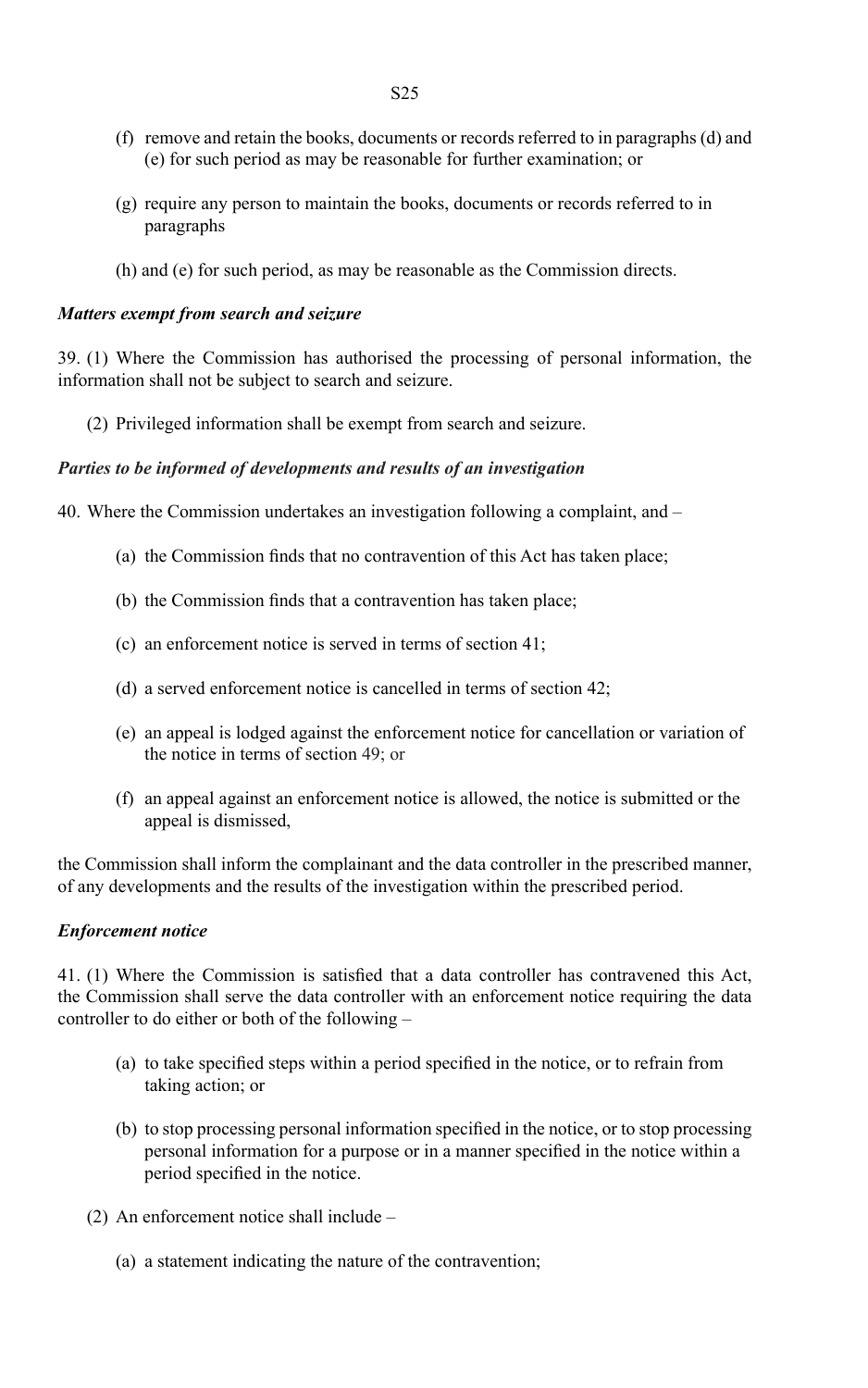- (b) the sanction or decision of the Commission; and
- (c) the right to appeal.

#### *Cancellation of enforcement notice*

42. (1) A data controller on whom an enforcement notice has been served may, at any time after the expiry of the period during which an appeal may be brought against that notice, apply in writing to the Commission for the cancellation or variation of that notice on the ground that, by reason of a change of circumstances all or any of the provisions of that notice need not be complied with, in order to ensure compliance with this Act.

(2) If the Commission considers that all or any of the provisions of an enforcement notice need not be complied with in order to ensure compliance with this Act, it may cancel or vary the notice by written notice to the party on whom it is served.

#### *Civil remedies*

43. A data subject may institute a civil action for damages in a Court having jurisdiction against a data controller for breach of any provision of this Act.

#### PART VII **GENERAL PROVISIONS**

#### *Unsolicited electronic communications*

44 (1) In this section "direct marketing" means communication by whatever means of any advertising or marketing material which is directed to particular data subjects.

(2) A data subject is entitled at any time to require a data controller by notice, that the data controller cease, or not begin processing of personal data in respect of which the data subject is the data subject for the purposes of direct marketing.

(3) If the Commission is satisfied on the application of any person who has given notice under subsection (2) that the data controller has failed to comply with the notice, the Commission may order the data controller to take such steps for complying with the notice as the Commission deems fit.

(4) The Commission may regulate issues of unsolicited electronic communications as and when it deems fit in the interests of data subjects.

#### *Automated decision making*

45. (1) Subject to subsection (2), a person may not be subjected to a decision which has legal effect on him, or which affects him significantly, based solely on the automated processing of personal information intended to provide a profile of certain aspects of his personality or personal habits.

- (2) The provisions of subsection  $(1)$  shall not apply where the decision
	- (a) has been taken in connection with the conclusion or performance of a contract, and
		- (i) the request of the data subject in terms of the data contract has been met; or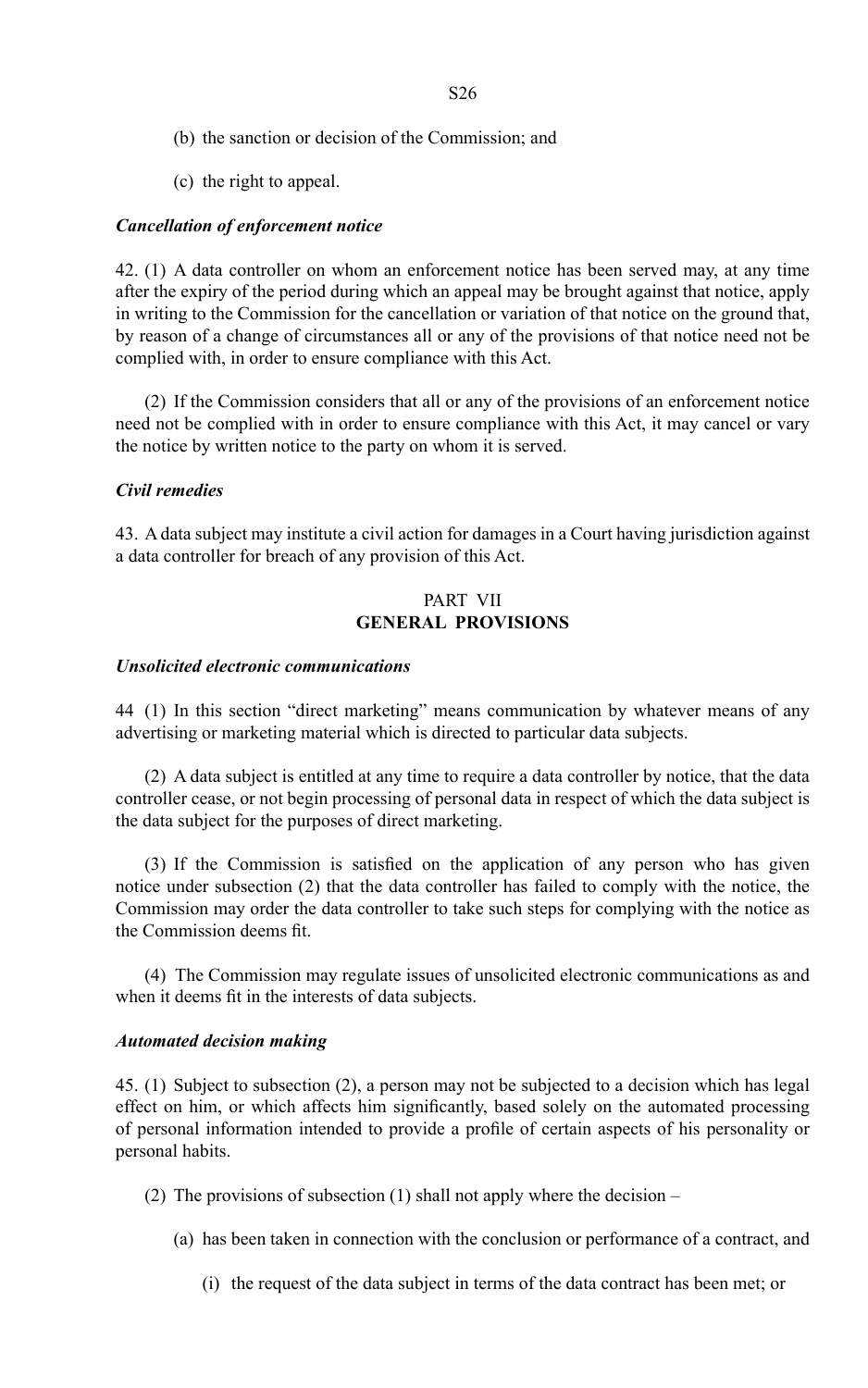- (ii) appropriate measures have been taken to protect the data subject's legitimate interests such as requiring a data controller to provide a data subject with sufficient information about the decision to enable him to make representations and allowing a data subject to make representations about a decision referred to in subsection (1); or
- (b) is governed by a law or code in which appropriate measures are specified for protecting the legitimate interests of data subjects.
- (c) is governed by a body of science or scientific proofs or facts with the same measures as in (b).

#### *Notifications*

46. (1) A data controller shall notify the Commission of the processing of personal information to which the Act applies.

- (2) The notification contemplated in section (1) shall contain the following particulars
	- (a) the name and address of the data controller;
	- (b) the purpose of the processing;
	- (c) a description of the categories of data subjects and of the information or categories of information relating thereto;
	- (d) the recipients or categories of recipients to whom the personal information may be supplied;
	- (e) planned trans-border flow of personal information; and
	- (f) a general description allowing a preliminary assessment of the suitability of the information security measures to be implemented by the data controller to ensure the confidentiality, integrity and availability of the information which is to be processed.

(3) Subject to subsection (4), a data controller shall give notice each time personal information is received or processed.

(4) Changes in the name and address of the data controller shall be notified within one (1) week, and changes to the notification which concern subsection  $(2)(b)$  to  $(f)$  shall be notified within one (1) year of the previous notification, if they are of more than incidental importance.

(5) Any processing which departs from that which has been notified in accordance with the provisions of subsection (2)(b) to (2)(f) shall be recorded and kept for at least three (3) years.

- (6) The Commission may
	- (a) prescribe more detailed rules concerning the procedure for submitting notifications; and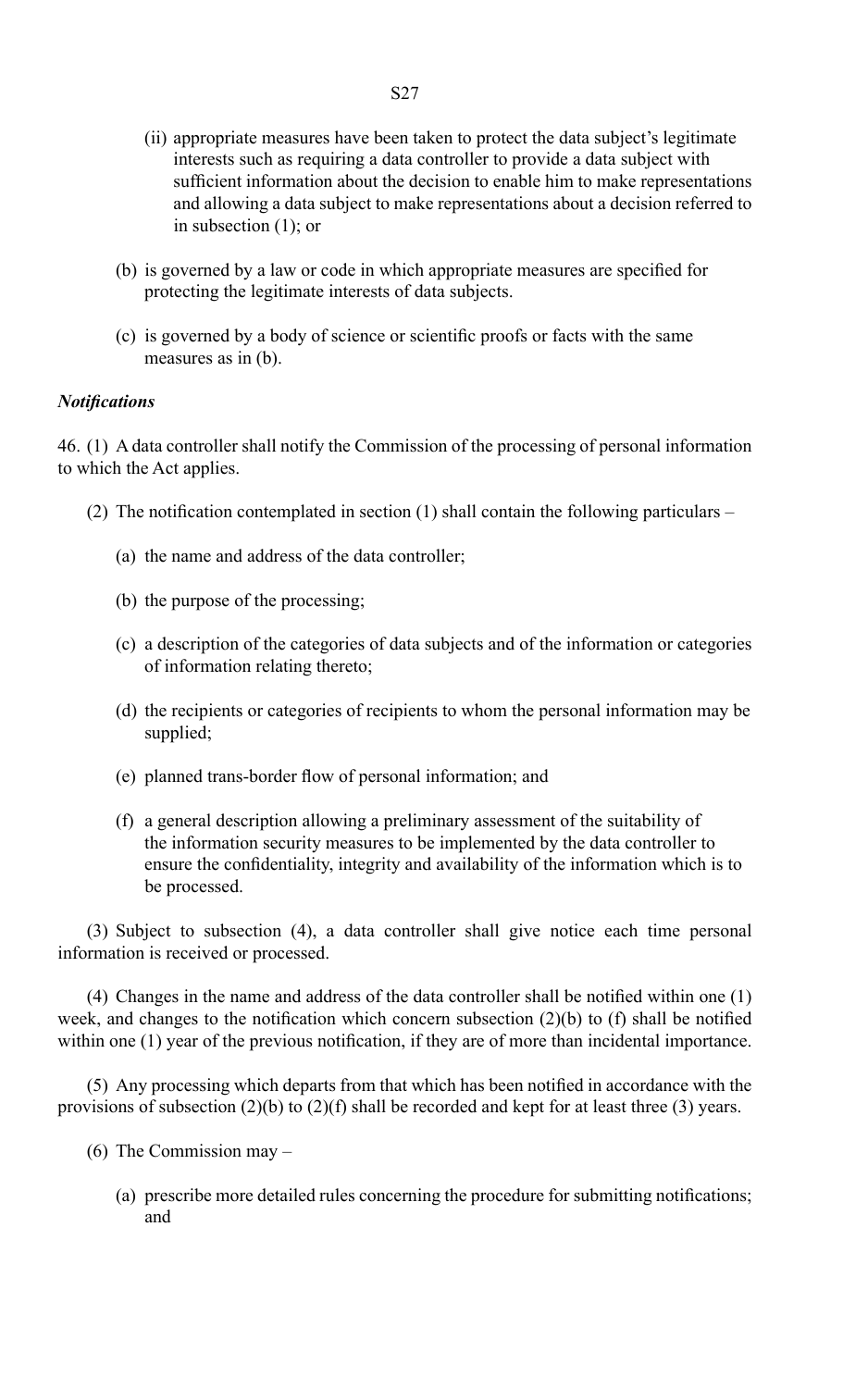(b) by notice exempt certain categories of information processing which are unlikely to infringe the legitimate interests of a data subject from the notification requirements referred to in this section.

(7) The Commission shall maintain an up-to-date register of the information processing notified to it.

(8) A data controller shall process personal information only upon notification to the Commission.

#### *Codes of conduct*

47. (1) The Commission may, from time to time issue, approve, amend or revoke a code of conduct.

(2) A code of conduct shall incorporate measures that give effect to all information protection principles, given the particular features of the sector or sectors of society in which the relevant data controller is operating.

- (3) A code of conduct may apply in relation to any one or more of the following
	- (a) specified information or class of information; or
	- (b) specified body or class of bodies;

(4) The Commission shall ascertain, among other things whether the draft code of conduct submitted to it is in accordance with this law. If it sees fit, the Commission shall seek the views of data subjects or their representatives.

#### PART VIII **MISCELLANEOUS**

#### *Appointment of Data Protection Officers*

48. (1) The head of a data controller may, subject to this Act, by order designate one or more officers or employees to be Data Protection Officers of that controller to exercise, discharge or perform any of the power, duties or functions of the head of the data controller under this Act.

- (2) A data protection officer's responsibilities shall include, without limitation
	- (a) promoting compliance by the controller, with controller's obligations under this Act;
	- (b) dealing with requests made to the controller pursuant to the controller's obligations under this Act;
	- (c) cooperating with the Commission in relation to investigations or proceedings conducted in relation to the controller; and
	- (d) pursuing legal appeals with relevant judicial authorities.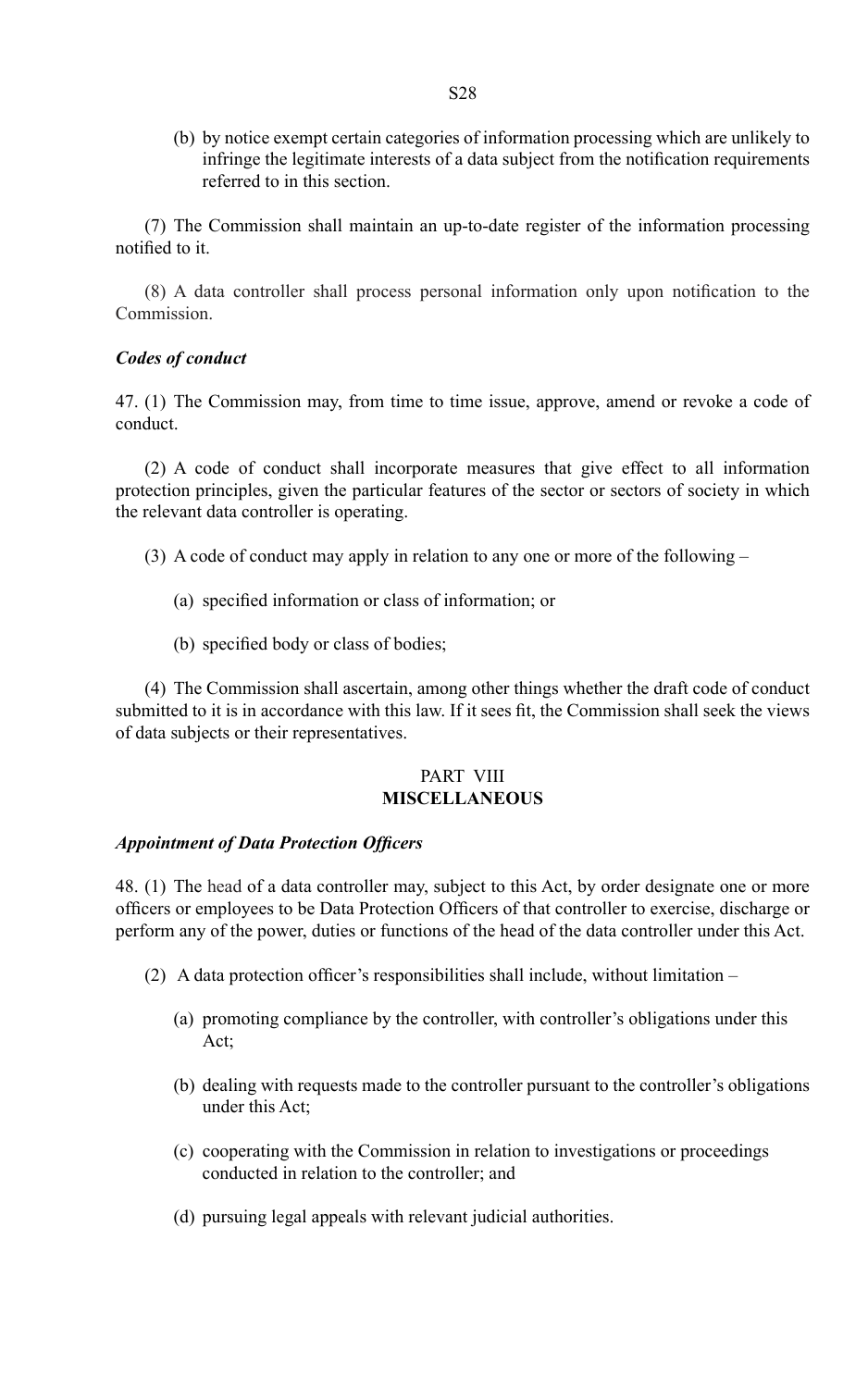#### *Appeals*

49. (1) Subject to the exhaustion of the appeal offered through the Commission under this Act, a data subject shall be entitled to pursue legal appeals with the relevant judicial authorities.

(2) A data controller on whom an enforcement notice has been served, may, within thirty (30) days of receiving the notice apply to a Court having competent jurisdiction for the setting aside or variation of the notice.

(3) A complainant, who has been informed of the result of the investigation may, within thirty (30) days of receiving the result appeal to the High Court against the result of the investigation.

#### *Class actions*

50. The Commission shall set up a class action system to assist the data subjects in the exercise of their rights set up under this law.

#### *Whistleblowing*

51. (1) The Commission shall establish rules regulating whistleblowing, giving the authorization for, and governing the whistleblowing system.

- (2) These rules shall preserve
	- (a) the principles of fairness, lawfulness and purpose of the processing;
	- (b) the principles related to the proportionality as the limitation of the scope, accuracy of the data which will be processed;
	- (c) the principle of openness with delivering an adequate collective and individual information on –
		- (i) the scope and purpose of the whistleblowing;
		- (ii) the processing of reporting;
		- (iii) the consequences of the justified and unjustified reporting;
		- (iv) the way of exercising the rights of access, to rectification, deletion as well as the competent authority to which a request can be made;
		- (v) the third party which may receive personal data concerning the informer and the person who is implicated in the scope of the processing of the reporting.

(2) A person who is implicated shall be informed as soon as possible of the existence of the reporting and about the facts which that person is accused of in order to exercise the rights under this law including -

(a) the technical and organizational rules;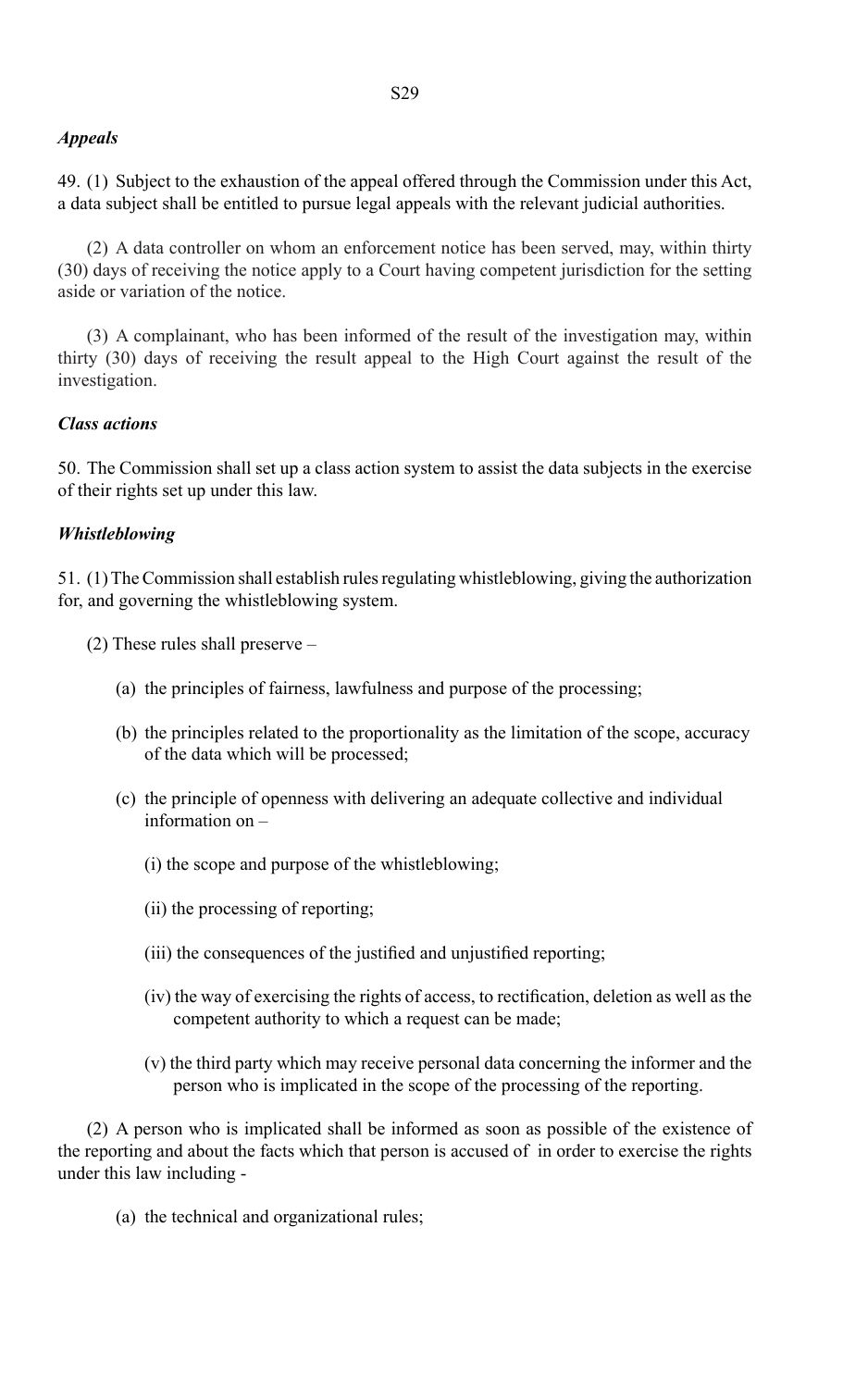- (b) rules concerning the rights of the data subject by making clear that the right of access doesn't allow access to personal data linked to a third person without his/her express and written consent; and
- (c) the rules of notification to the Commission.

#### *Other sanctions*

52. (1) The Commission may impose a warning to a data controller failing to comply with the obligations of this law, and such warning shall be regarded as a sanction.

(2) In case of serious and immediate violation of the individual rights and liberties, the Commission may rule in summary proceedings –

- (a) the limitation or ceasing of the personal data processing;
- (b) the temporary or definitive access to some personal data processed; or
- (c) the temporary or definitive processing not compliant with the provisions of this law.

(3) A data controller on whom an enforcement notice has been served, may, within thirty (30) days of receiving the notice apply to a Court having competent jurisdiction for the setting aside or variation of the notice.

(4) A complainant, who has been informed of the result of the investigation may, within thirty (30) days of receiving the result appeal to the High Court against the result of the investigation.

#### *Offences and penalties*

53. A person who –

- (a) hinders, obstructs or unlawfully influences the Commission or any person acting on behalf of or under the direction of the Commission in the performance of the Commission's duties and functions under this Act;
- (b) breaches rules of confidentiality made under this Act;
- (c) intentionally and unlawfully obstructs a person in the execution of a warrant issued under this Act;
- (d) fails, without reasonable cause to give a person executing a warrant assistance as the person may reasonably require for the execution of the warrant; or
- (e) violates, without reasonable cause, its obligations under this Act, subject to the determination of the Commission,

commits an offence and shall on conviction be liable to a fine not exceeding one hundred million (E100, 000,000) Emalangeni or five (5) percentage (%) of the annual turnover of the data controller or to imprisonment for a period not exceeding ten (10) years or to both, and if the offender is a juristic person the sentence shall be served by the head of the data controller.